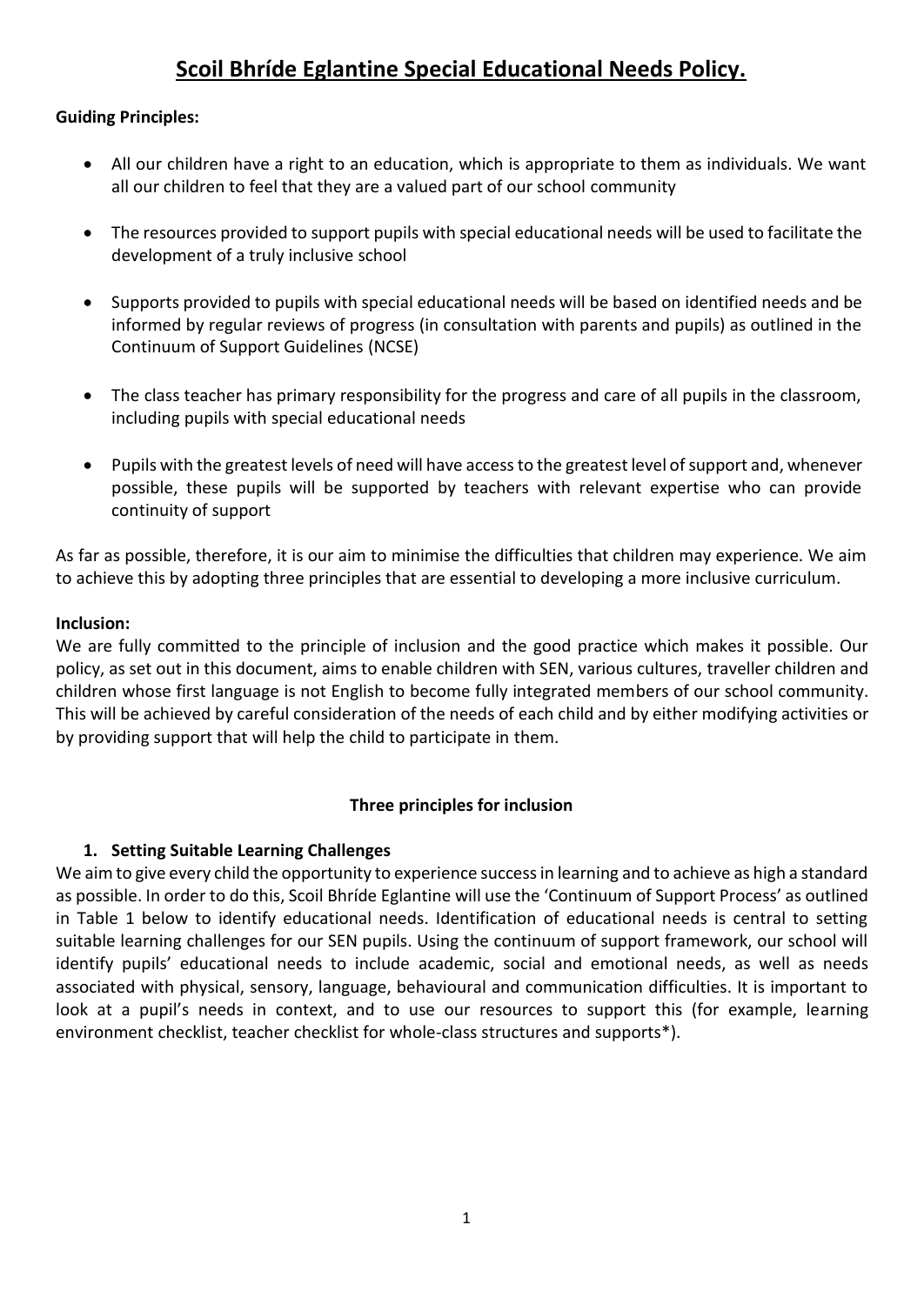|                                                | Table 1: Identification of Educational Needs through the Continuum of Support Process                                                                                                                                                                                                                                                                                                                                                                                                                                                                                                                                                                                                                                                                                                                                                           |
|------------------------------------------------|-------------------------------------------------------------------------------------------------------------------------------------------------------------------------------------------------------------------------------------------------------------------------------------------------------------------------------------------------------------------------------------------------------------------------------------------------------------------------------------------------------------------------------------------------------------------------------------------------------------------------------------------------------------------------------------------------------------------------------------------------------------------------------------------------------------------------------------------------|
| <b>Classroom</b><br><b>Support</b>             | The class teacher considers how to differentiate the learning programme<br>effectively to accommodate the needs of all pupils in the class.                                                                                                                                                                                                                                                                                                                                                                                                                                                                                                                                                                                                                                                                                                     |
|                                                | A classroom support plan is developed and/or adjusted over time for those pupils who<br>do not respond appropriately to the differentiated programme.                                                                                                                                                                                                                                                                                                                                                                                                                                                                                                                                                                                                                                                                                           |
|                                                | This is informed by:                                                                                                                                                                                                                                                                                                                                                                                                                                                                                                                                                                                                                                                                                                                                                                                                                            |
|                                                | Parental consultation<br>$\bullet$<br>Teacher observation records<br>٠<br>Teacher-designed measures/assessments<br>٠<br>Basic needs checklist* (taken from<br>٠<br>Learning environment checklist*<br>٠<br>Literacy and numeracy tests<br>٠<br>Screening tests of language skills<br>$\bullet$                                                                                                                                                                                                                                                                                                                                                                                                                                                                                                                                                  |
|                                                | A classroom support plan runs for an agreed period of time and is subject to review.                                                                                                                                                                                                                                                                                                                                                                                                                                                                                                                                                                                                                                                                                                                                                            |
| <b>School</b><br><b>Support</b>                | At this level a support plan is devised and informed by:<br>Teacher observation records<br>$\bullet$<br>Pupil consultation - My Thoughts About School Checklist*<br>$\bullet$<br>Teacher-designed measures/assessments<br>٠<br>Parent and pupil interviews<br>$\bullet$<br>Learning environment checklist*<br>٠<br>Diagnostic assessments in literacy/numeracy<br>$\bullet$<br>Formal observation of behaviour, frequency measures<br>٠<br>Screening tests of language skills<br>٠<br>Other assessments as appropriate, including screening measures for<br>social, emotional and behavioural difficulties<br>A support plan at this level may detail suitable teaching approaches including team-<br>teaching, small groups or individual tuition.<br>A school support plan operates for an agreed period of time and is subject to<br>review. |
| <b>School</b><br><b>Support</b><br><b>Plus</b> | This level of the continuum is informed by a detailed, systematic approach to<br>information gathering and assessment using a broad range of formal and informal<br>assessment tools, reports from outside professionals (as appropriate) and may include:<br>Teacher observation and teacher-designed measures<br>$\bullet$<br>Parent and pupil interviews<br>٠<br>Other assessments<br>٠<br>Results of standardised testing.<br>A support plan at this level is likely to be more detailed and individualised, and<br>to include longer term planning and consultation.                                                                                                                                                                                                                                                                       |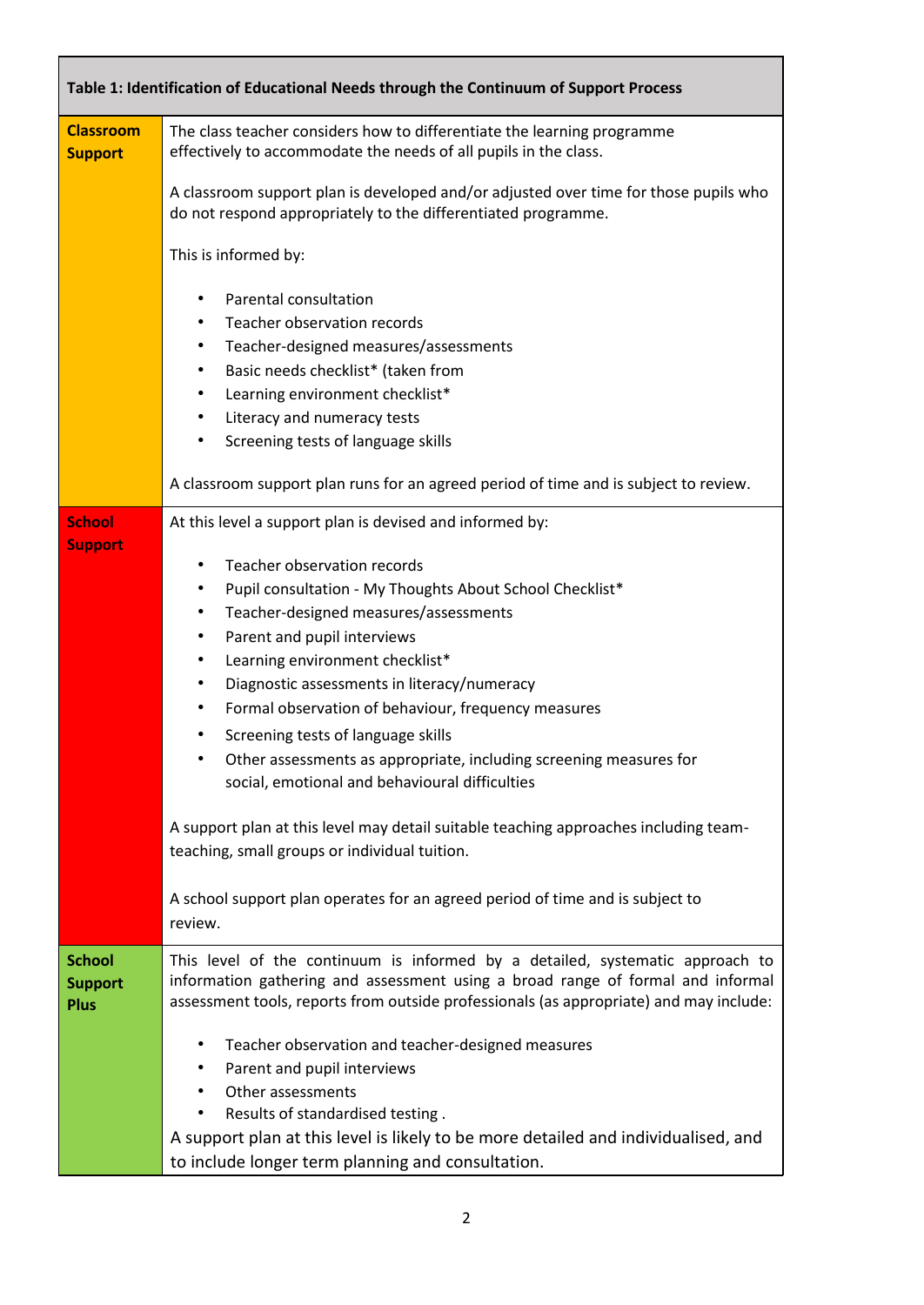# **2. Meeting Children's Diverse Learning Needs**

We take into account the different backgrounds, experiences, interests and strengths that influence the way in which children learn when we plan our approaches to teaching and learning. In planning our support, the 'Planning Template' outlining the 6 point action plan below will be utilised.

# **Planning Template to Guide the Allocation of Additional Teaching Supports for Pupils with Special Educational Needs (Primary Guidelines, pp.19-20).**

| Action 1: Identification of<br>pupils<br>with<br>special<br>educational needs     | Review existing information on pupils' needs, using school-based<br>1.<br>data and any information from parents and external professionals.<br>Engage in additional screening and data gathering as required, using<br>informal and formal assessment approaches (for example, teacher<br>observations, teacher-designed tests, information on social and<br>emotional competence, standardised tests, diagnostic tests).<br>Identify all pupils with special educational needs in the school. Match<br>their needs to the appropriate level on the Continuum of Support.                                                                                                                                                                                                                  |
|-----------------------------------------------------------------------------------|--------------------------------------------------------------------------------------------------------------------------------------------------------------------------------------------------------------------------------------------------------------------------------------------------------------------------------------------------------------------------------------------------------------------------------------------------------------------------------------------------------------------------------------------------------------------------------------------------------------------------------------------------------------------------------------------------------------------------------------------------------------------------------------------|
| Action 2: Setting<br>targets                                                      | Based on individual needs, set clear learning targets for each pupil at<br>each level of the continuum of support.                                                                                                                                                                                                                                                                                                                                                                                                                                                                                                                                                                                                                                                                         |
| <b>Action 3: Planning</b><br>teaching methods and<br>approaches                   | Identify the level and type of intervention required to meet targets for<br>each pupil on the continuum of support. Scoil Bhríde Eglantine chooses<br>methodologies best suited to promoting meaningful inclusion such as<br>differentiation, heterogeneous grouping, team-teaching and small group<br>teaching. We are mindful that the interventions and supports that we<br>are using should be evidence-informed.                                                                                                                                                                                                                                                                                                                                                                      |
| <b>Action 4: Organising</b><br>early intervention and<br>prevention<br>programmes | identified<br>evidence-informed<br><b>Based</b><br>needs,<br>choose<br>early<br>on<br>intervention/prevention programmes to address concerns. Identify time<br>needed and staffing commitment required.<br>e.g., Aistear, Team-Teaching. A member of the SEN team will work with<br>each of the teachers at Junior and Senior Infant level for 30-40 minutes<br>every morning to facilitate Aistear. Team-teaching commences in Term 1<br>for First Class for a six-week block.<br>2 SEN teachers, the class teacher and an SNA will be assigned to each<br>class.<br>The Senior Infants team-teaching commences in Term 2. The children are<br>tested before and after the intervention and based on this data, the small<br>groups for additional literacy support will be decided upon. |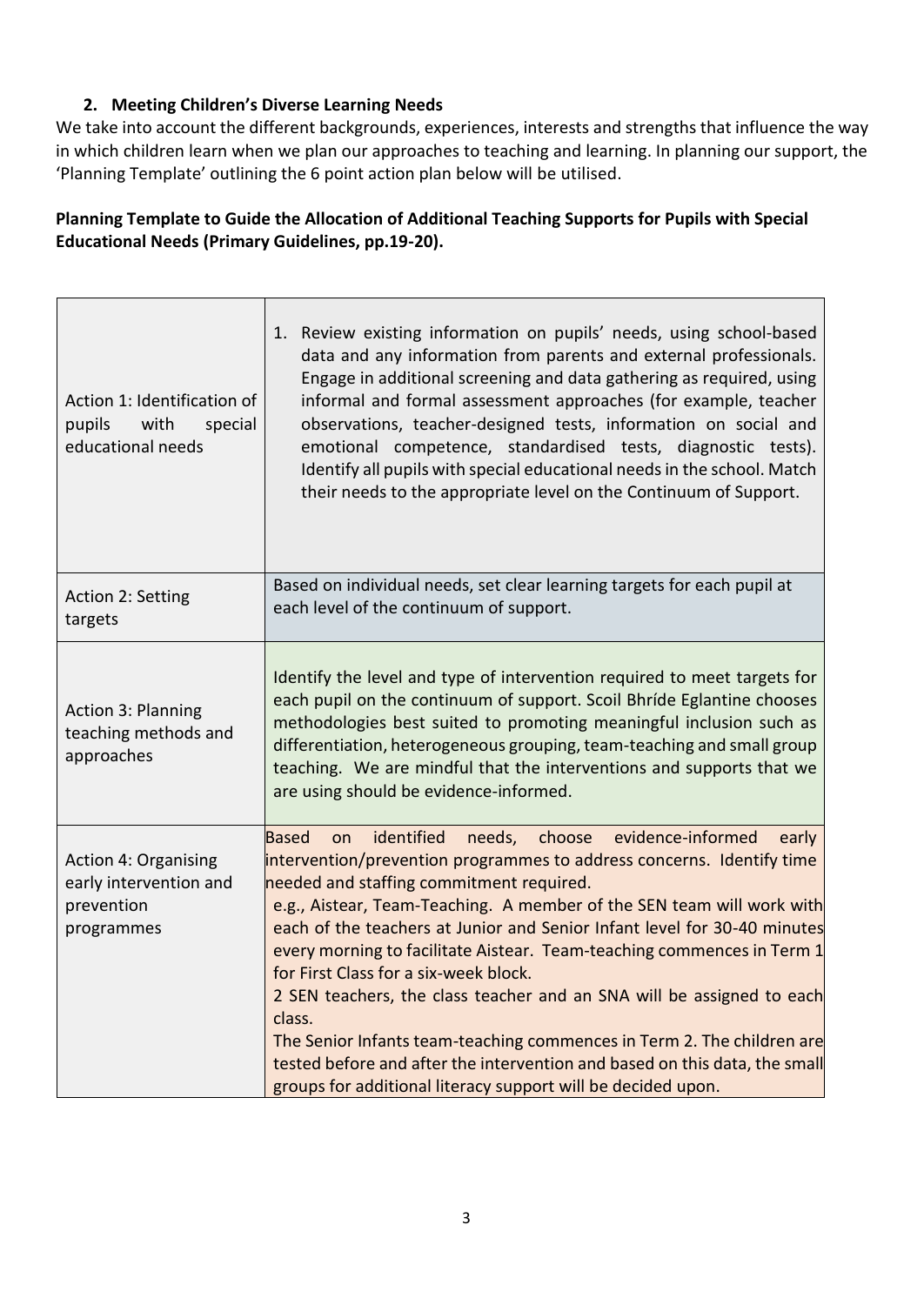| <b>Action 5: Organising</b><br>and deploying special<br>education teaching<br>resources | Cross-reference the needs of pupils at school support and school<br>support-plus levels and consider common needs that can be met by<br>grouping to ensure effective and efficient teaching and learning<br>approaches. Agree which teacher(s) will cater for these<br>groups/individuals and when and where the teaching will take<br>place.<br>Once a week, the resource pupils engage in a Gross Motor skills<br>group which will be facilitated by the whole SEN team in the form<br>of station-teaching. SNAs will assist individual pupils who need<br>one-to-one support in this context. The school playground and PE<br>hall will be used in addition to a range of PE equipment. |
|-----------------------------------------------------------------------------------------|--------------------------------------------------------------------------------------------------------------------------------------------------------------------------------------------------------------------------------------------------------------------------------------------------------------------------------------------------------------------------------------------------------------------------------------------------------------------------------------------------------------------------------------------------------------------------------------------------------------------------------------------------------------------------------------------|
|                                                                                         | We are mindful of the requirement that pupils with the greatest level of<br>need should receive the greatest level of support from teachers with<br>relevant expertise.                                                                                                                                                                                                                                                                                                                                                                                                                                                                                                                    |
| Action 6: Tracking,<br>recording and<br>reviewing progress                              | Establish a tracking and recording system, to ensure that the<br>progress of all pupils in meeting their identified targets is<br>monitored:<br>At whole-school and classroom support level by all teachers<br>At the school support and school support plus levels by<br>$\bullet$<br>class teachers and special education teachers.                                                                                                                                                                                                                                                                                                                                                      |

**3. Overcoming Potential Barriers to Learning and Assessment for Individuals and Groups of Children**  We recognise that a minority of children will have particular learning and assessment requirements that will create barriers to learning if we do not address them through special arrangements. Our SEN policy envisages a whole school approach that takes into account the roles of the Board of Management, the principal, class teacher, special education teacher and the parents.

In attempting to achieve the above objectives the BoM, principal and staff will take all reasonable steps within the limits of the resources available to fulfil the requirements outlined in this policy document.

# **Roles:**

## **Board of Management**

The BoM will fulfil its statutory duties towards pupils with special educational needs. It will ensure that the provision required is an integral part of the school development plan. Members will be knowledgeable about the school's SEN provision – funding, equipment and personnel. The BoM:

- Oversees the development, implementation and review of school policy on support for children with extra needs
- Provides adequate class accommodation and teaching resources
- Provides a secure facility for storage of records.

## **Principal**

The principal has overall responsibility for the day-to-day management of provision. He/she will work closely with the SEN co-ordinator and will keep the BoM informed about the working of this policy. It will be the role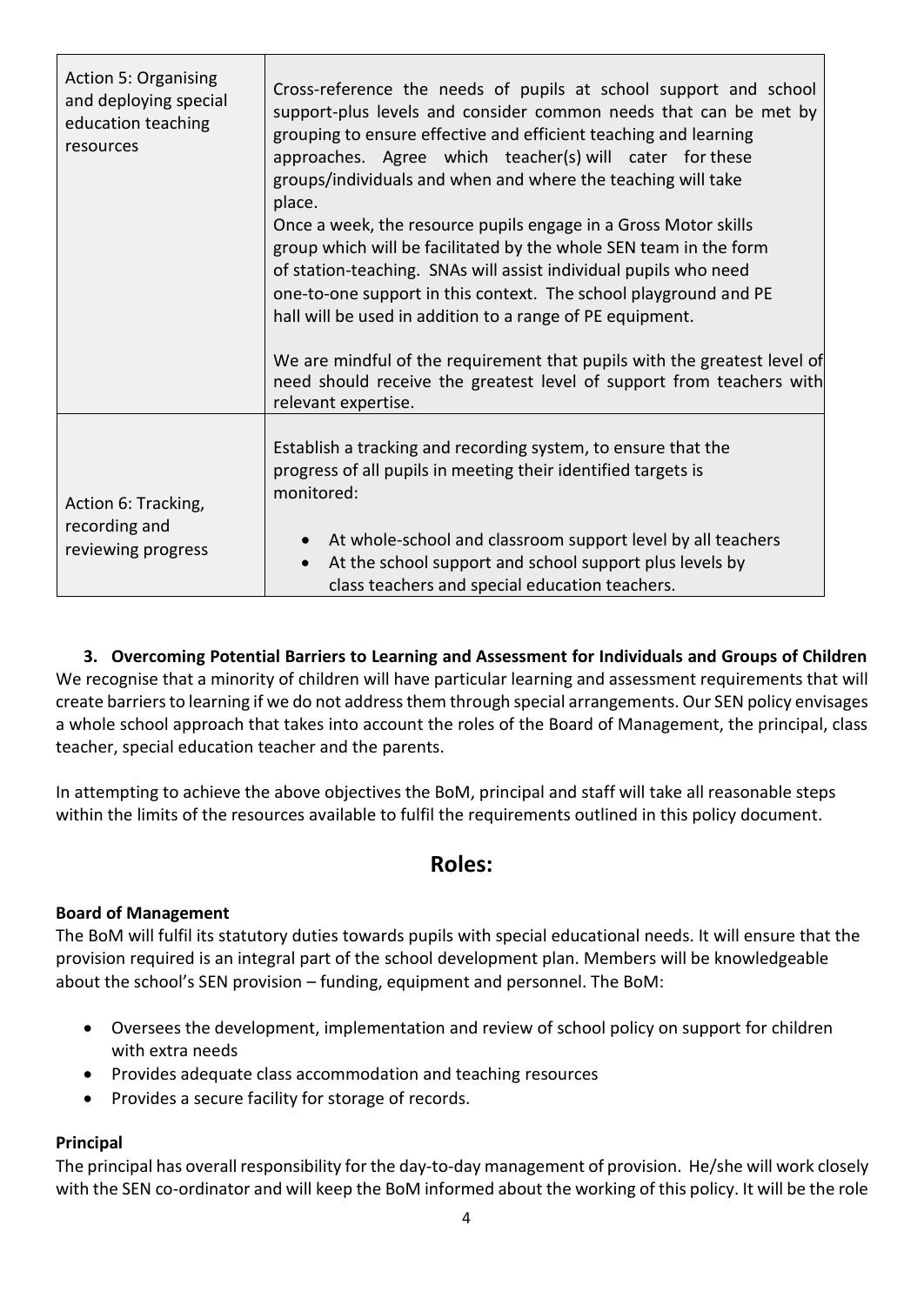of the principal in collaboration with the SEN co-ordinator to:

- Develop inclusive whole-school policies and monitor their implementation
- Assign staff strategically to teaching roles, including special education roles
- Co-ordinate teachers' work to ensure continuity of provision for all pupils
- Ensure that whole-school procedures are established to facilitate the effective involvement of parents, pupils and external professionals/agencies
- Ensure that effective systems are implemented to identify pupils' needs and that progress is monitored methodically
- Facilitate the continuing professional development of all teachers in relation to education of pupils with special educational needs, and ensure that all school staff (class teachers, special education teachers and special needs assistants) are clear regarding their roles and responsibilities in this area
- Oversee the operation of Aoibhneas, the Special Class for children with ASD and liaise with the teacher and SNAs therein.

# **Special Needs Co-ordinator**

The Special Needs Co-ordinator will be responsible for:

- Overseeing the day-to-day operation of the SEN policy
- Co-ordinating provision for children with special educational needs
- Organising the timetable for support teaching
- Liaising with and advising fellow teachers and contributing to in-service training of staff
- Liaising with and advising SNAs with regard to supporting children with special needs
- Liaising with parents of children with special needs
- Monitoring and evaluating SEN provision
- Keeping a list of pupils who are receiving supplementary teaching
- Facilitating planning for class teacher with support teacher
- Supporting the implementation of a tracking system at a whole-school level to monitor the progress of children who avail of additional support
- Keeping teachers informed about the external assessment services that are available and the procedures to be followed for initial referrals
- Advising parents on procedures for availing of special needs services
- Selecting children for psychological assessment in consultation with class and support teachers and with Gearóidin Farrell(NEPS)
- Liaising with external agencies such as NEPS to arrange assessments of children with SEN
- Liaising with SENO regarding all aspects of special education provision
- Storing confidential information (Psychological Assessment Reports etc.) regarding SEN children and sharing same with principal, class teachers, support teachers, SNAs, other agencies where appropriate, with due consideration of GDPR
- Participating in and or overseeing the drafting of student support files (IEPs, IPLPs, PPPs) and classroom support plans
- Arranging for exemptions from the study of Irish for pupils for whom this is appropriate.
- Arranging the completion of relevant application forms for review by the Principal.

# **The Role of the Class Teacher**

Effective teaching and learning are critically important for all pupils, and especially for those with special educational needs. Meaningful inclusion implies that all pupils are taught in stimulating and supportive classroom environments where they are respected and valued. **Mainstream class teachers have first-line**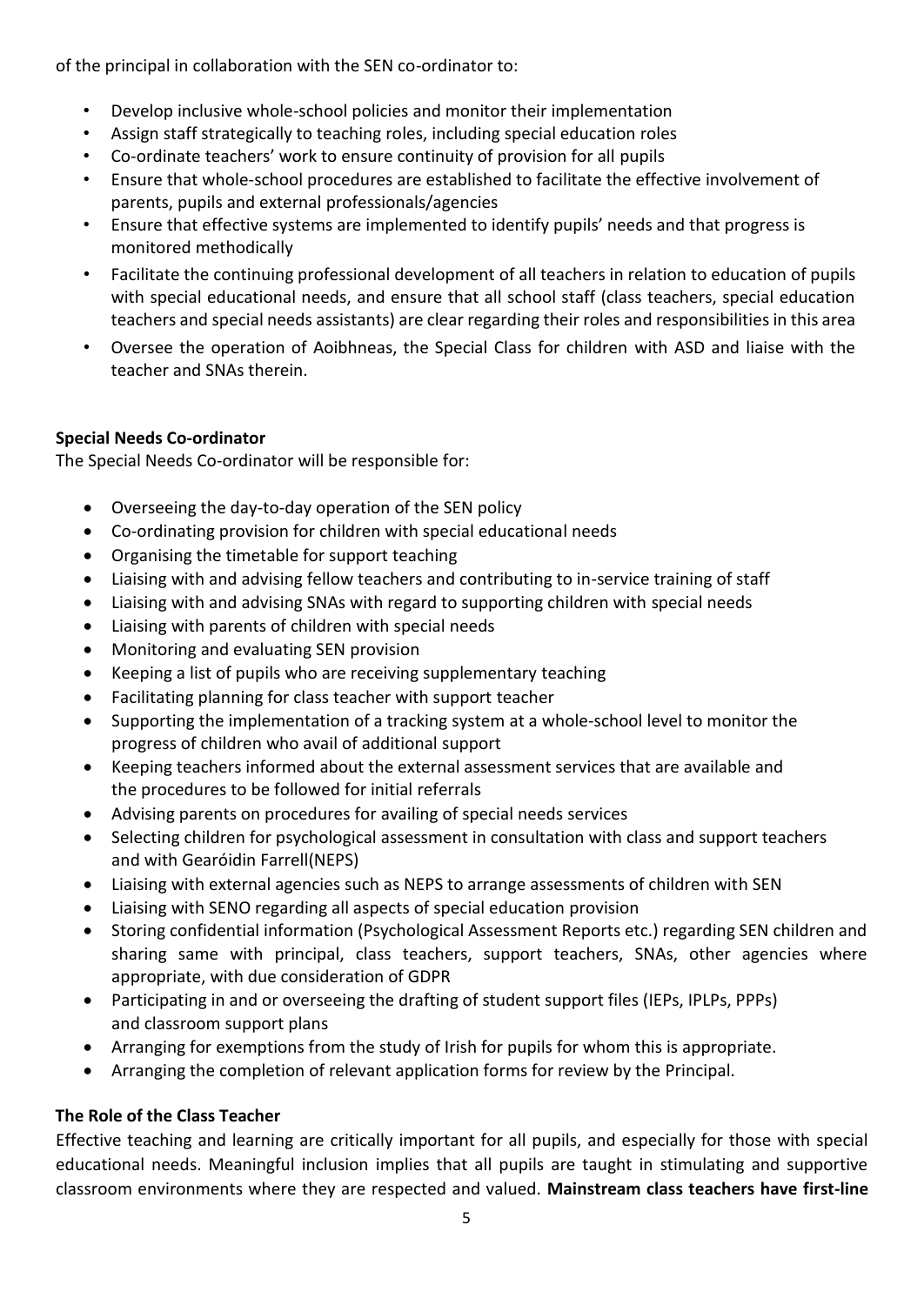**responsibility for the education of all pupils in their classes.** Accordingly, classroom teachers should ensure that they plan their lessons carefully to address the diverse needs within the classroom. This will include adapting their teaching approaches for some pupils whose individual progress, application, motivation, communication, behaviour or interaction with peers are causes for concern. This may require targeted interventions to develop relevant adaptive skills related to these needs. All mainstream class teachers will implement teaching approaches and methodologies that facilitate the meaningful inclusion of pupils with special educational needs. These include:

- Co-operative teaching and learning within mainstream classrooms
- Collaborative problem-solving activities
- Heterogeneous groupwork
- Differentiation
- Interventions to promote social and emotional competence
- Incorporating mindfulness into the SPHE programme
- Use of the Weaving Wellbeing programme in class and Seomra Shorcha (wellbeing room) when feasible
- Embedding Technology in Education in teaching, learning and assessment

Every pupil needs to be taught a broad and balanced curriculum that is appropriate to her developmental level. Pupils' levels of interest, attention, concentration and persistence should be gradually developed, extended and rewarded, using appropriate teaching strategies. To cater for the range of learning needs in any class, mainstream class teachers will regularly need to differentiate their lessons. This can be achieved by:

- Varying the level, structure, mode of instruction and pace of lessons to meet individual needs
- Adapting lessons to take account of pupils' interests
- Matching tasks to pupils' abilities and needs
- Adapting and utilising resources, including the use of technology
- Aspiring towards suitably challenging learning outcomes and assessing accordingly

Teachers can make lessons accessible to a broad range of pupils through the use of a variety of appropriate teaching approaches and methodologies, including active learning, small-group tuition, individual teaching, and scaffolded instruction. This may also require environmental adaptations to promote curricular access.

## **The Role of the Special Education Teacher**

Special education teachers should be familiar with a wide range of teaching approaches, methodologies and resources to cater for particular learning styles and to meet a variety of needs. Teaching approaches will include a combination of team-teaching initiatives, co-operative teaching, early intervention and small group or individual support. Depending on the learning needs identified, a pupil with special educational needs may be supported at classroom level, or through mainstream classroom placement with additional teaching delivered through in-class or withdrawal support models.

Some pupils with more complex and enduring needs may require specific methodologies, teaching approaches and/or learning activities. Such interventions should be based on careful identification of strengths and needs, including multi-disciplinary support where necessary.

The type of support offered depends on the child's individual needs and takes the form of:

- Curriculum support
- life and/or social skills training
- physical training/gross motor development
- speech training/communication and/or language development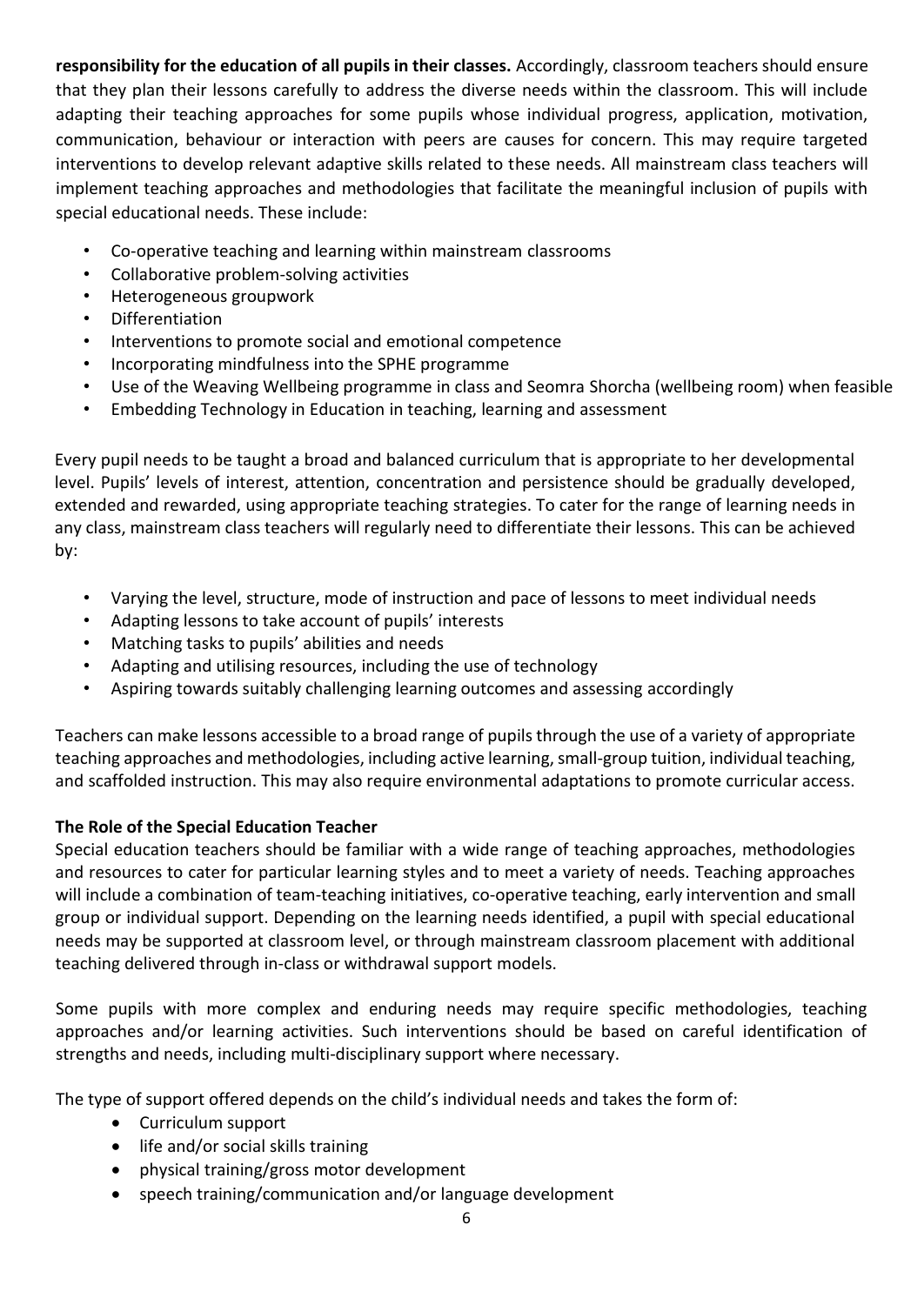- behaviour modification programmes (positive behavioural plans)
- assistance with sensory modulation
- development of anger management strategies
- a combination of some/all of the above

Special education teachers, in consultation with class teachers, should plan their interventions carefully to address pupils' priority learning needs and to achieve the targets identified in the relevant continuum of support plan. Short-term planning should reflect the support plan targets and should break down the development of skills and content into small incremental steps to address each pupil's specific needs on a regular basis. Outcomes for pupils should be routinely assessed, recorded and used to review progress. These outcomes should also be used to inform the targets for the next phase of intervention.

## **Parental Involvement**

Good parental engagement is a critical factor in enhancing outcomes for pupils with special educational needs. Parental engagement is enhanced when parents are consulted in relation to their children's needs and strengths, on the supports and strategies being developed to support their children, and when they are involved in regular reviews of progress. The Continuum of Support process and use of the Student Support File provide valuable opportunities to engage with parents and to build a collaborative approach to identifying and responding to the needs of pupils with special educational needs. There may also be opportunities for parents to work collaboratively with the school through initiatives such as paired reading or shared reading.

In addition to consultation around the individual needs of their child, parents also value receiving good information on the nature and type of the special educational needs provision available in the school. Our school will consult with parents when developing and reviewing policies relating to the education of children with special educational needs. This helps to ensure that parents understand the school's approaches and better enables them to support their children in transitioning through the school.

The Parents/Guardians of the pupils of Scoil Bhríde Eglantine can prepare for and support the work of the school by:

- Supervising, assisting with, showing interest in and signing homework.
- Reading and telling stories to their child/children.
- Listening to and giving supportive feedback on oral reading.
- Where their child is in receipt of supplementary teaching, implementing suggested home-based activities and discussing the outcomes with the child's teachers.
- Signing and returning consent forms to the school regarding withdrawal for support teaching.
- Talking positively about school and schoolwork.
- Keeping the class teacher informed of any home factors which may be affecting their child's progress.
- Participating in activities organised by the school that are designed to increase the involvement of parents in their children's learning.
- Helping children to develop their organisational skills.
- Helping children to look after school books and other resources which are loaned to the children for use at home.
- Supporting programmes and initiatives implemented by the school.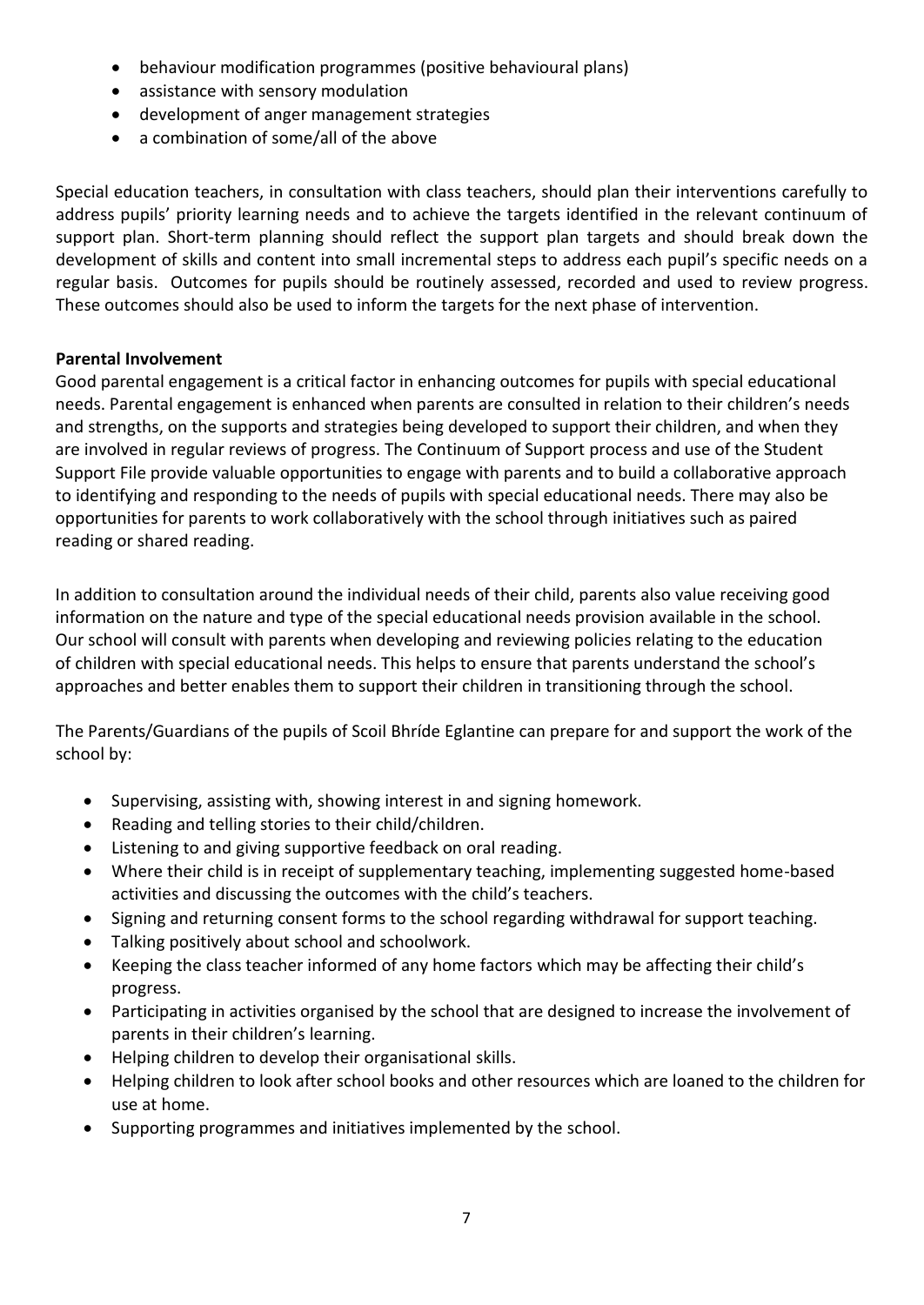## **Enrolment**

The school aims to meet the needs of any child whom the parent wishes to register at the school as long as a place is available and the admission criteria are fulfilled. The '*Education for Persons with Disabilities Act 2004'* states that *'A child is entitled to attend the school which is most suited to his or her overall needs'.*

Parents are required to notify the school of their child's special needs in advance of enrolment. The Board of Management will request a copy of the child's medical, psychological, and other professional reports. No child will be refused admission solely on the grounds that she has special educational needs except where the provision required is incompatible with that available in our school.

#### **Resources**

Scoil Bhríde Eglantine is a well-resourced school, which constantly monitors and updates its resources. There are currently six designated SET rooms among which our considerable SET resources and testing materials are shared. I.T. provision is very good and is updated regularly. Please see Appendix for a comprehensive list of resources in Maths and Literacy for use by the SET team.

Aoibhneas, our Special ASD Class, is based in Room 5 and a sensory room has also been set up. In the grounds there is a small sensory garden adjacent to Aoibhneas. There is also an enclosed playground with apparatus/equipment for the use of all pupils on a timetabled basis.

#### **Special Needs Assistants**

Our Special Needs Assistants are tasked with assisting children with identified care needs in certain classes. They work closely with the class teachers, SEN teachers and the principal. Please see Appendix for a copy of our SNA policy.

#### **Whole School Strategies to minimise learning difficulties**

Our strategies for preventing learning difficulties include:

#### **1. Promotion of Literacy and Numeracy:**

- Whole school promotion of reading for pleasure- Drop Everything and Read (DEAR) time is a regular part of school life and each classroom has a well-stocked library
- Comprehension Strategies
- Genre Writing
- Team-teaching in Senior Infants and First class
- Print-rich environment
- Shared/paired reading
- Reading buddies where older readers are paired with children from the junior classes, e.g.  $6<sup>th</sup>$  class pupils read to/with Junior Infants.
- World book day
- Class writing competitions
- Access to Literacy apps on school I-pads and at home
- Scholastic Book Fairs every 2-3 years
- Numeracy- agreed Maths language for continuity throughout the school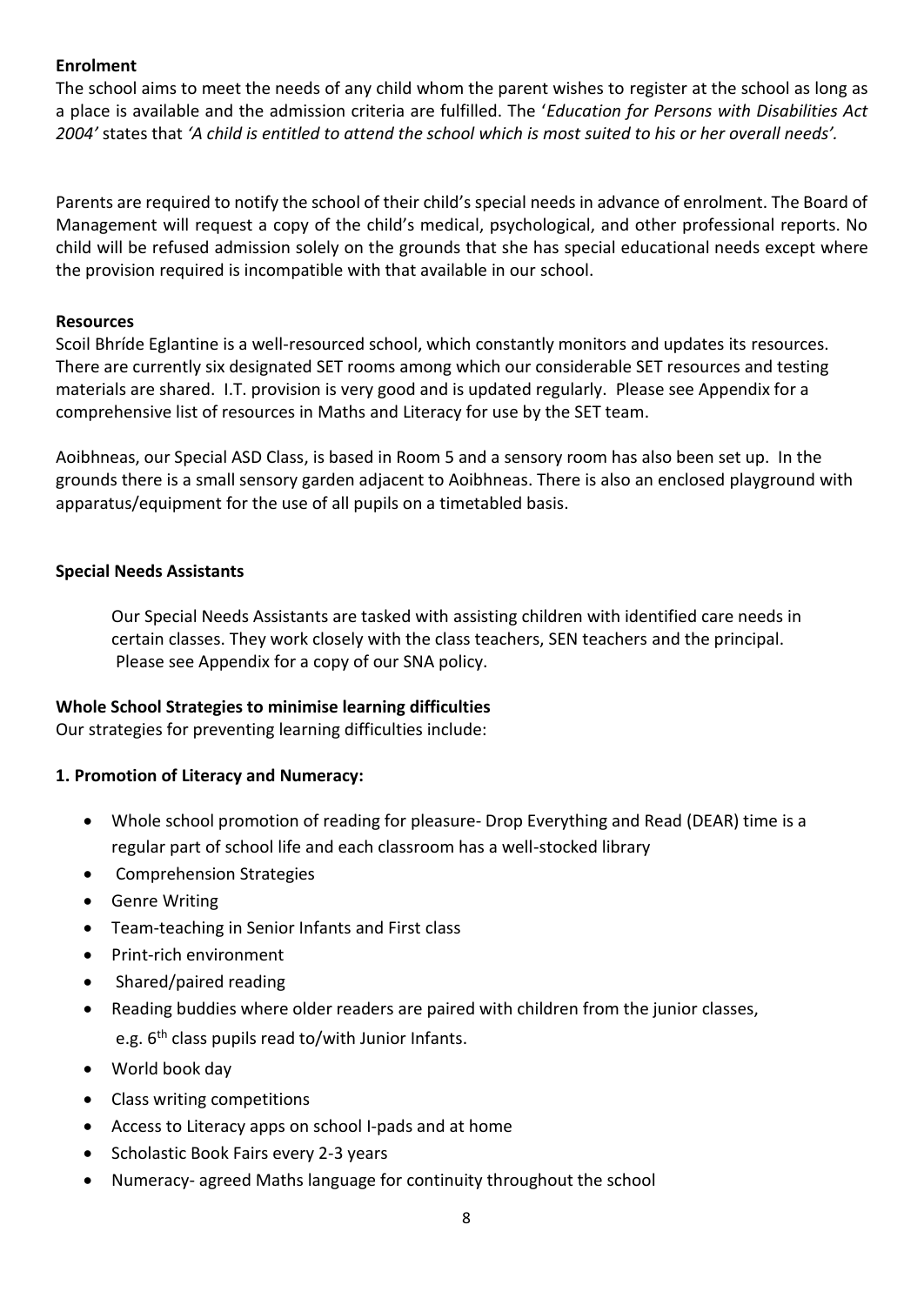- Access to Numeracy apps on school I-pads and at home, Hit the Button, Topmarks, etc
- Maths for fun: maths games to reinforce skills and promote confidence and participation
- Team-teaching Fractions intervention with  $4<sup>th</sup>$  class
- Use of concrete materials throughout the school, but particularly up to  $2^{nd}$  class
- Emphasis on problem solving strategies in senior classes
- Steam initiative in  $5<sup>th</sup>$  and  $6<sup>th</sup>$  classes

#### **2. Early Intervention**

We believe it is very important to identify and assess children with special needs as early as possible so that effective interventions can be put in place. SEN teachers assist class teachers of Junior and Senior Infant classes with Aistear each morning. They can also monitor and assist individual pupils with letter sounds, phonological awareness and early reading skills at this time. A teacher designed Phonics Assessment based on the Jolly Phonics programme is administered at the end of Junior Infant year. The M.I.S.T. (Middle Infants Screening Test) may be administered to all pupils in Senior Infants during the second term of the school year. Pupils who present with scores below a given point are selected for small-group tuition on an in-class or withdrawal basis.

Team-teaching initiatives are preceded by testing to establish the composition of the small groups who rotate around the teaching stations. This baseline testing is compared with the results of the retesting at the end of the six-week intervention. In First Class the children are tested using the Young Group Test and the Quest Reading Screening Test. The Schonell Individual Word test (Aston Index) is used with the Senior Infant children. The retest results are also used to inform decisions about which pupils to select for supplementary teaching and learning.

#### **3. Developing Listening Skills:**

In Scoil Bhríde we aim to promote a classroom environment where children listen to others, do not interrupt the speaker and wait their turn. The strategies used include Circle time, listening games/activities, listening programmes, listening to music and other resources used in the teaching of literacy and SPHE.

#### **4. Observation and/or assessment:**

Observation: Methods in use: various checklists, Aistear observation sheet for each child, shared observation (2<sup>nd</sup> opinion), listening to reading, general correction of homework.

Recording observation: Checklists, Personal records, reading records, paired reading, teacher's own observation.

Share concerns with: - Last year's/ next year's teacher, similar level teacher, parents, SEN teachers, SEN co-ordinator

## **Stages of Assessment and Provision**

Access to the school's broad and balanced curriculum is achieved for most children by differentiation of class work by the class teacher. When a class teacher identifies a child with SEN the class teacher consults with the SEN coordinator and provides interventions that are ADDITIONAL TO or DIFFERENT FROM those provided as part of the school's usual differentiated curriculum. **The first line of responsibility for the**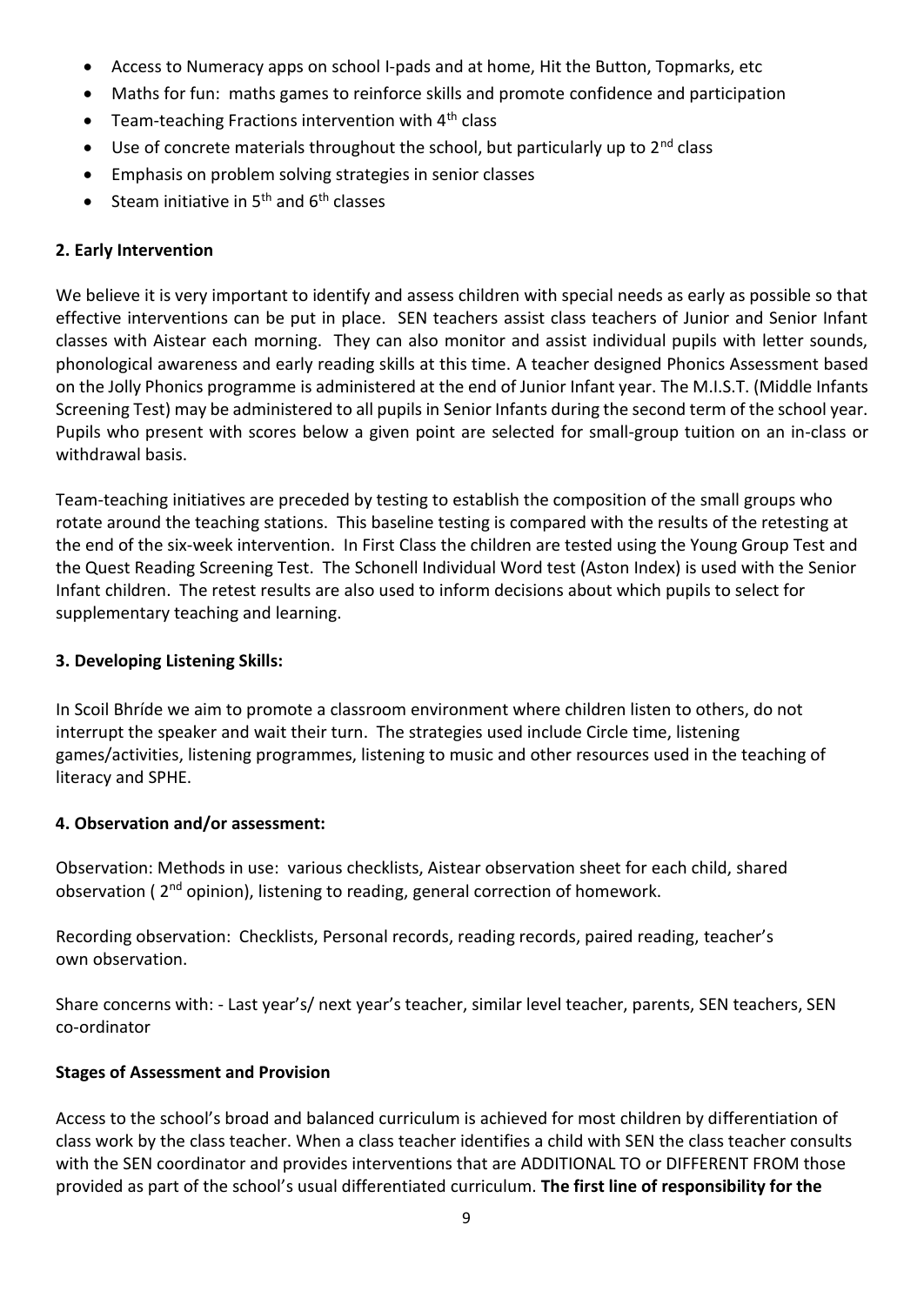**progress of all pupils in the class lies with the class teacher**. In the Junior classes, the additional support is mostly on an in-class basis and from 2<sup>nd</sup> class onwards support is also offered on a withdrawal basis. Much depends on the needs of the individual children who require support. The following table provides an outline of the Continuum of Support Model and the way in which children may be supported at the three different levels.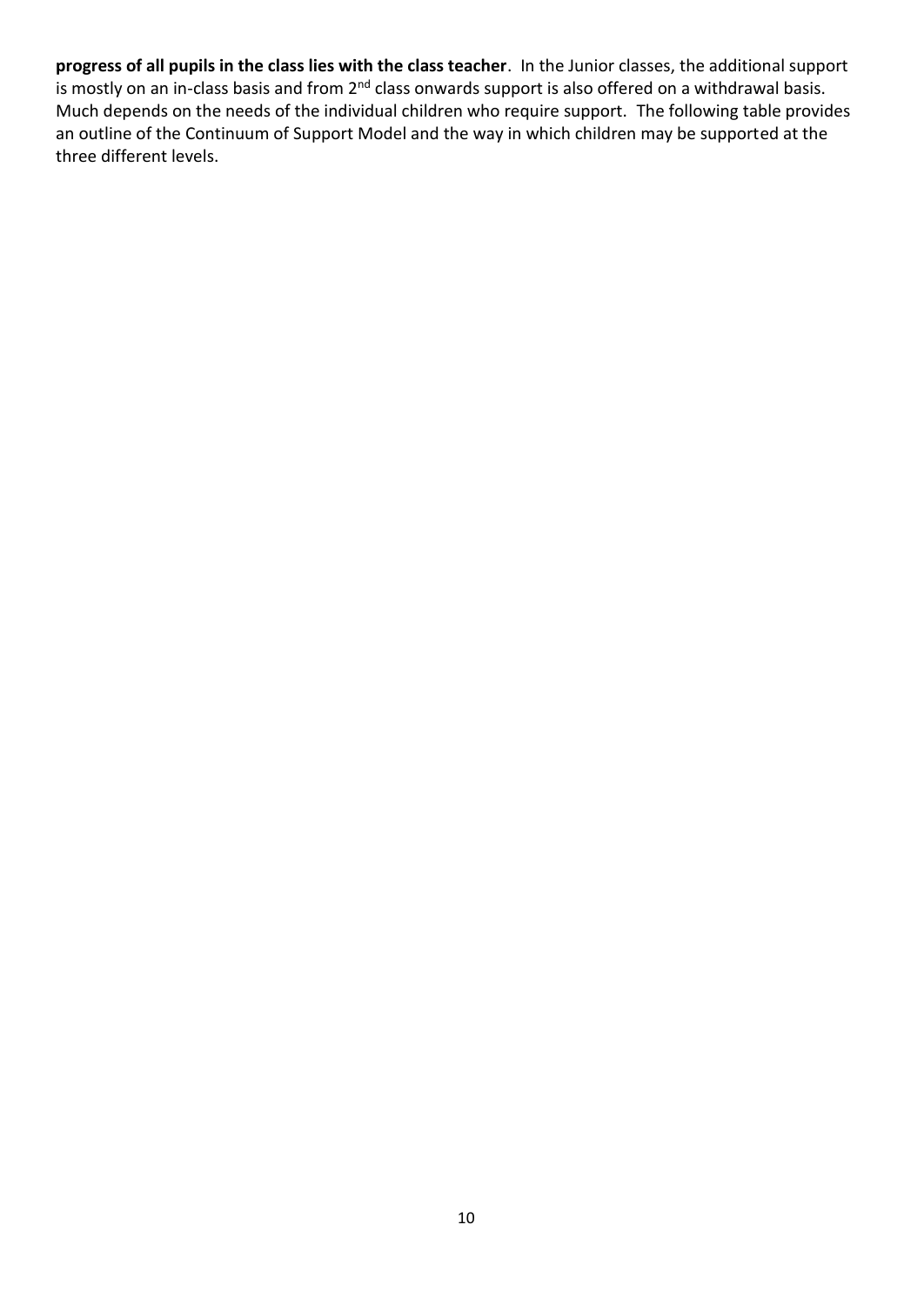## **Register of Pupils with Special Educational Needs who are in receipt of interventions through the Continuum of Support Framework**

| <b>Classroom Support</b>             |              |                           |                                                                                                 |                                                                                                                        |
|--------------------------------------|--------------|---------------------------|-------------------------------------------------------------------------------------------------|------------------------------------------------------------------------------------------------------------------------|
| <b>Pupil Name</b>                    | <b>Class</b> | <b>Description of SEN</b> | <b>Nature of Supports Literacy,</b><br>numeracy, social, emotional,<br>behavioural, life-skills | <b>Focus of</b><br><b>Support</b><br>In-class,<br>withdrawal<br>in small<br>groups or<br>individual,<br>school<br>yard |
|                                      |              |                           |                                                                                                 |                                                                                                                        |
|                                      |              |                           |                                                                                                 |                                                                                                                        |
|                                      |              |                           |                                                                                                 |                                                                                                                        |
|                                      |              |                           |                                                                                                 |                                                                                                                        |
| <b>School Support</b>                |              |                           |                                                                                                 |                                                                                                                        |
| <b>Pupil Name</b>                    | <b>Class</b> | <b>Description of SEN</b> | <b>Nature of Support</b>                                                                        | <b>Focus of</b><br><b>Support</b>                                                                                      |
|                                      |              |                           |                                                                                                 |                                                                                                                        |
|                                      |              |                           |                                                                                                 |                                                                                                                        |
|                                      |              |                           |                                                                                                 |                                                                                                                        |
|                                      |              |                           |                                                                                                 |                                                                                                                        |
|                                      |              |                           |                                                                                                 |                                                                                                                        |
|                                      |              |                           |                                                                                                 |                                                                                                                        |
| <b>School Support</b><br><b>Plus</b> |              |                           |                                                                                                 |                                                                                                                        |
| <b>Pupil Name</b>                    | <b>Class</b> | <b>Description of SEN</b> | <b>Nature of Support</b>                                                                        | <b>Focus of</b><br><b>Support</b>                                                                                      |
|                                      |              |                           |                                                                                                 |                                                                                                                        |
|                                      |              |                           |                                                                                                 |                                                                                                                        |
|                                      |              |                           |                                                                                                 |                                                                                                                        |
|                                      |              |                           |                                                                                                 |                                                                                                                        |

Class teachers initially discuss their concerns with the child's parents.

The triggers for this intervention could be;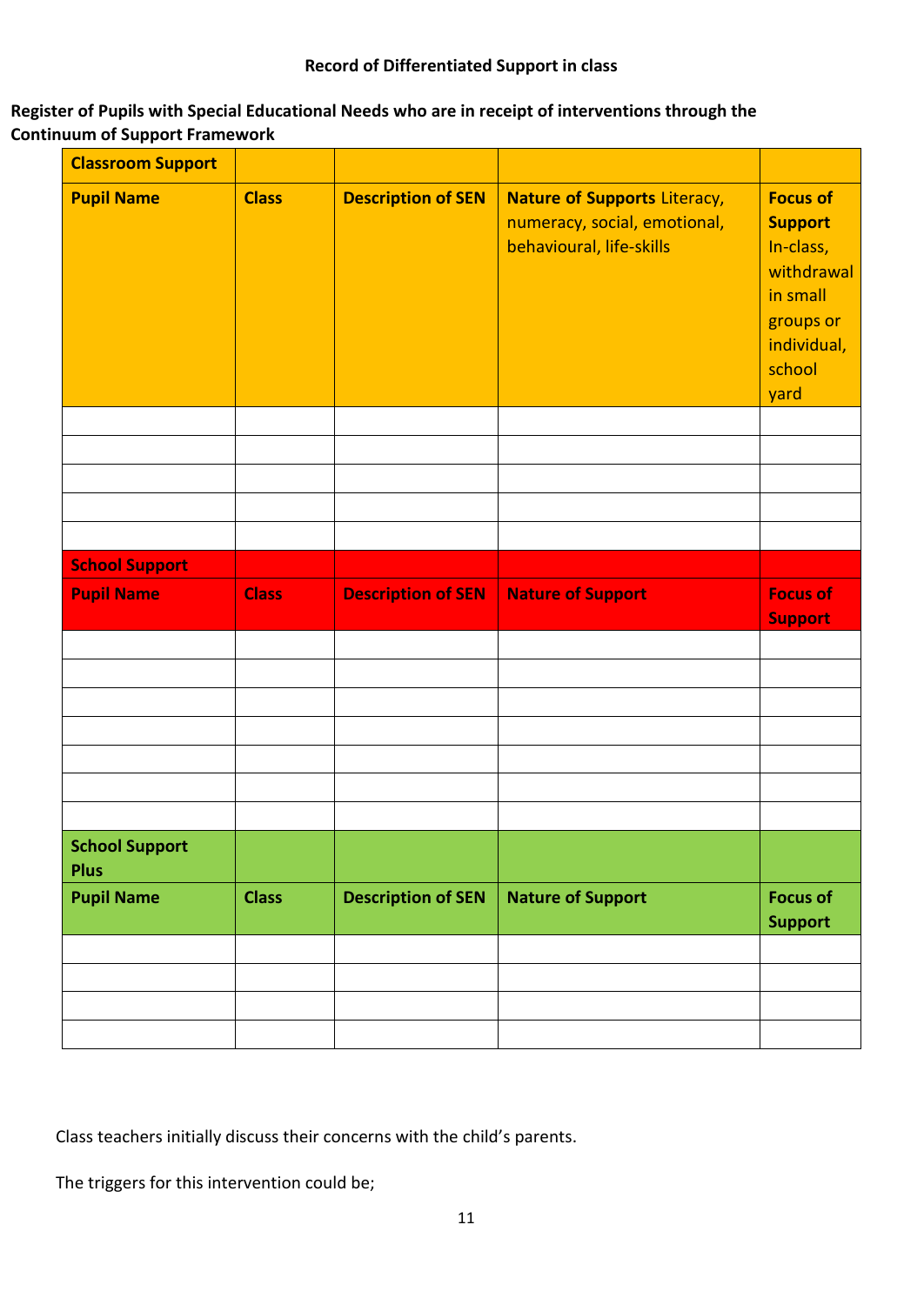- The child makes little or no progress even when teaching approaches are directed at an identified area of weakness
- The child shows signs of difficulty in developing literacy and numeracy skills, which result in poor attainment
- Persistent emotional or behavioural difficulties which do not respond to behaviour management techniques used by the school
- Has sensory or physical difficulties
- Has communication and/ or relationship difficulties

The class teacher completes a Stage One form and monitors the Record of Differentiated Support for half a term. If the Classroom Support stage fails to achieve the desired outcomes, then the teacher will continue to the next stage, School Action. At this point, the class teacher will, in consultation with parents, refer the child to the SET for diagnostic testing. If it is decided that supplementary teaching would be beneficial, then this will be arranged, usually in the form of small group withdrawal where the child is grouped with up to 3 other pupils with similar needs. Written consent must be sought from the parents before the supplementary teaching begins at Stage Two, School Support level. In the event of a parent's reluctance or refusal to consent to further testing, the school makes every effort to inform the parents of the concerns of the school, as well as the benefits of supplementary teaching to the child. The school recognises, however, that it is a parent's right to refuse the offer of extra support. Parents will be asked to sign a form indicating their refusal of supplementary teaching for their child.

# **Stage Two**

Standardised Test results also have a role in identifying children in need of extra support. The testing is carried out from the end of May onwards and is coordinated by the SEN team from  $1<sup>st</sup>$  to  $6<sup>th</sup>$  class. The results are taken into account when deciding which pupils are in most need of support, but other evidence is considered such as teachers' own knowledge and observations of the pupils in question. The Standardised Testing is seen as a 'snapshot' of a pupil's performance in Maths or Literacy on a given day; it is seen as only one source of information regarding pupil attainment.

When children are identified as being in need of School Support, the following actions will be taken:

- The class teacher and support teacher will differentiate the curriculum in specific areas with achievable goals to be implemented by the class teacher and support teacher.
- If there are others in the class with similar difficulties in one or more of the specific areas, then a group educational plan (IPLP or Student Support plan) will be implemented.
- These programmes will be reviewed and updated twice a year.
- Where progress is such that the child is no longer giving cause for concern, the child will revert to the usual differentiated curriculum available to all children.

## **Stage Three**

The support teacher will administer diagnostic tests on these children (at School Action) usually at the beginning and end of the school year. These tests may include the YARC Reading Test, Aston Index Spelling and Word recognition test, Non-Reading Intelligence test, WIAT III, Jackson Phonics, etc. (c.f. Assessment Policy).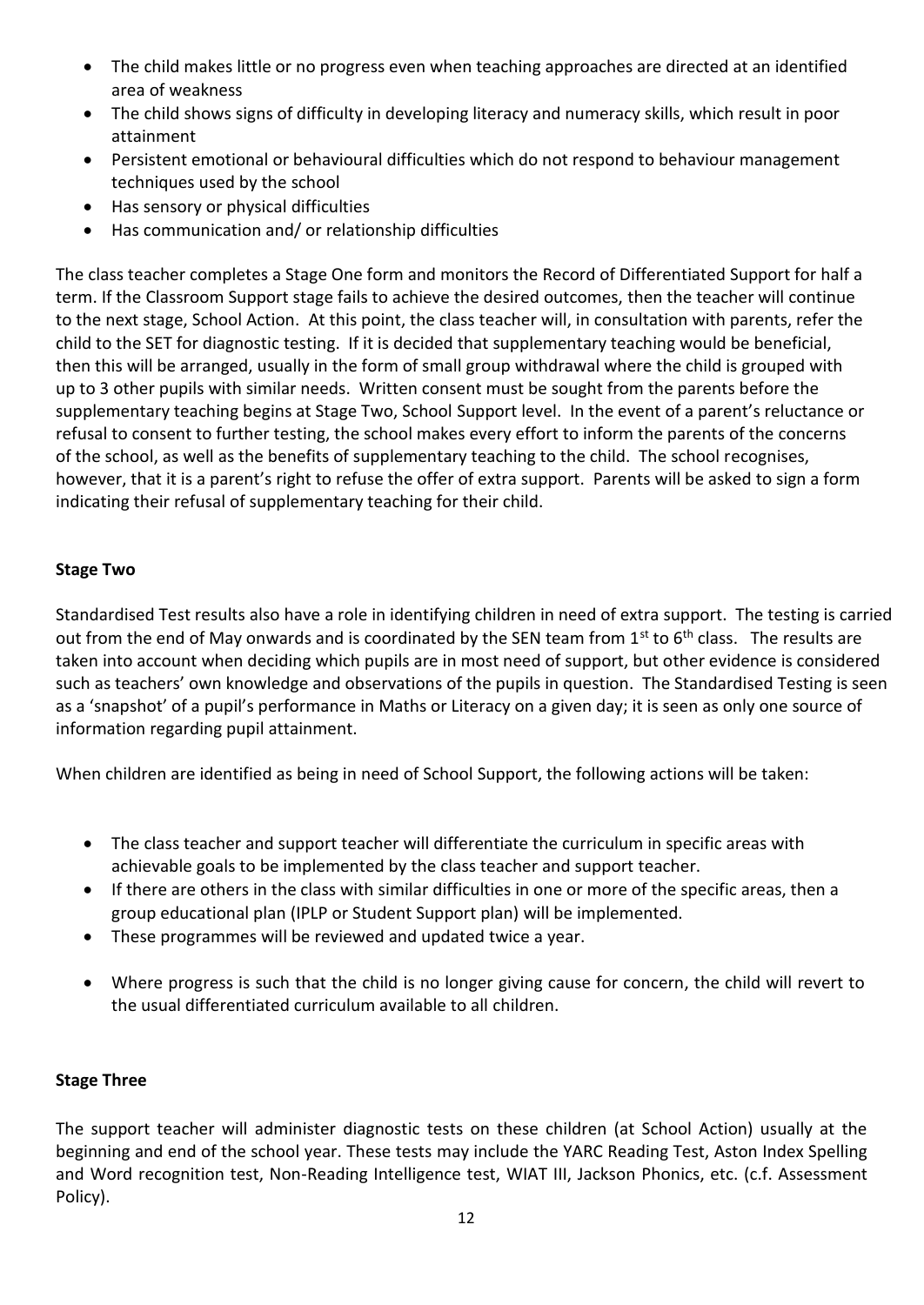When it has been identified that a child is still struggling and performing below the tenth percentile despite School Action the class teacher with the support teacher and SEN coordinators, in consultation with the child's parents, may consider the following actions:

- 1. A psychological assessment may be arranged (see Education for Persons with Disability Act 2004) through the school (NEPS) or parents may wish to commission a private Educational Psychological Assessment due to long waiting lists for NEPS assessments.
- 2. Other outside agencies may need to be contacted, who will advise on a range of provision including IEP targets and strategies.
- 3. The triggers for extra intervention could be that, despite receiving an individualised programme the child:
	- Makes little or no progress over a long period of time
	- Continues to work at Primary Curriculum levels substantially below that of children of a similar age
	- Continues to have literacy and numeracy difficulties
	- Has emotional or behavioural difficulties which substantially and regularly interfere with the child's learning, or that of other children, despite an appropriate behaviour management programme and IEP/Student Support File
	- Has sensory and/or physical needs, and requires additional specialist equipment or regular visits from an advisory service
	- Has an ongoing communication or relationship difficulty that prevents social development, and acts as a barrier to learning.
- 4. If it is felt by the psychologist, OT, and/or Speech and language therapist that a child has care needs, a special needs assistant may be applied for.
- 5. In circumstances where a child uses specialised equipment, consultants will be required to demonstrate how the equipment is to be used to at least two SNAs and either the class or support teacher. The SEN co-ordinator should also be present.
- 6. The use of specialised yard equipment may also need to be demonstrated to these staff members. Courses will be provided on an ongoing basis to train staff in the relevant areas.
- 7. If the psychologist recommends an exemption from Irish the Principal/Deputy principal will see to this under guidance from the Department of Education and Skills.

# **Individual Education Plan**

Based on the relevant professional report, tests, Record of Differentiation and School Action Plan the support teacher with the class teacher, SNA (if assigned), parents and representatives of outside agencies (if necessary) formulate an Individual Education Plan within the Student Support File.

These IEPs, which employ a small-steps approach, feature significantly in the provision that we make in school. By breaking down the existing levels of attainment into finely graded targets, we ensure that the child experiences success.

This plan includes:

- the nature and degree of the child's abilities and skills
- the degree of the child's special needs,
- the present level of performance,
- services to be provided,
- $\bullet$  services for transition to 2<sup>nd</sup> level school where appropriate,
- the goals, which the child is to achieve over a period of half a year.

The strategies set out in the IEP will, as far as possible, be implemented in the normal classroom and in the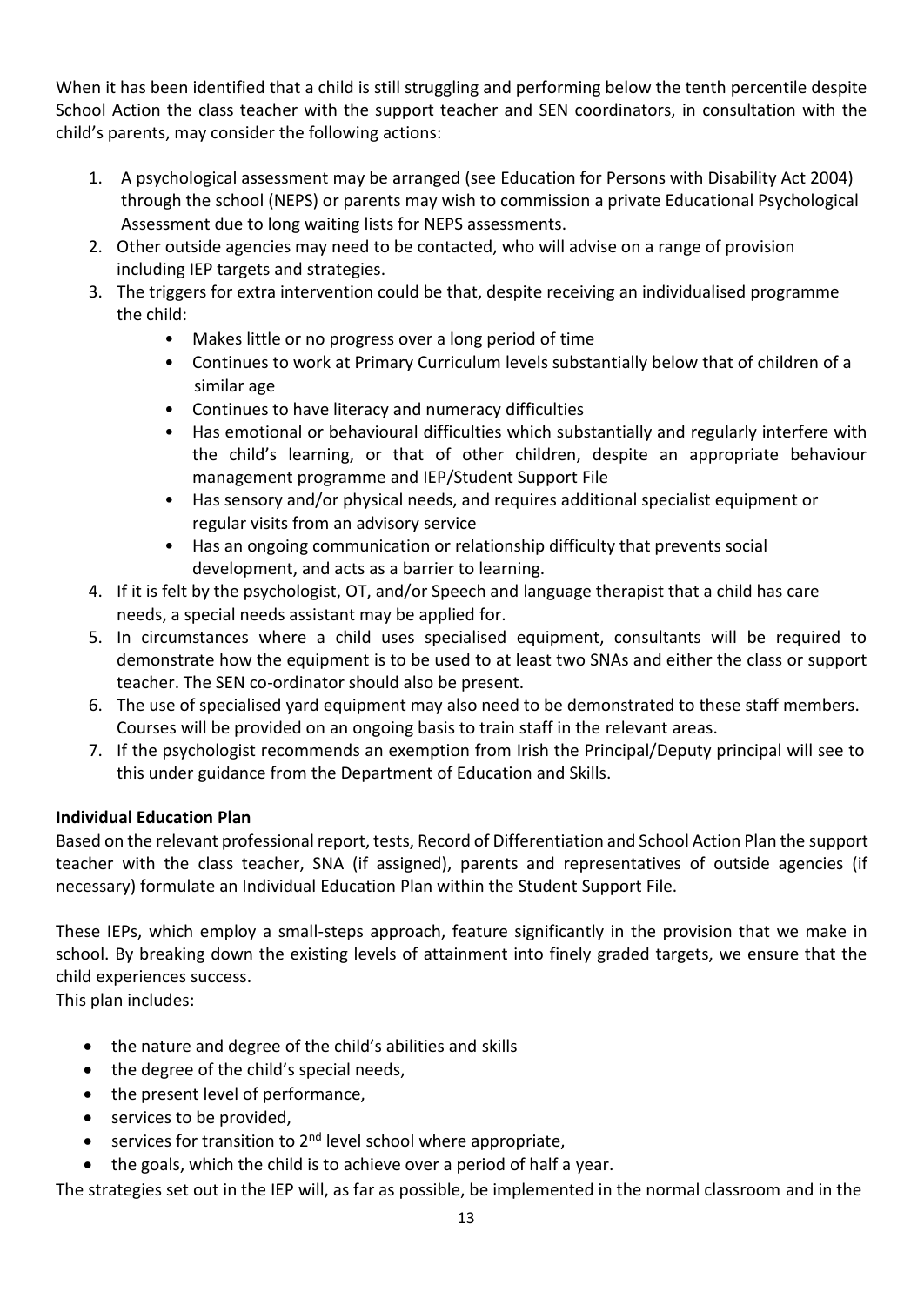resource room settings.

The management of the IEP strategies will be the responsibility of the class teacher, support teacher and the SEN coordinator.

#### **REVIEW of IEPs/SSFs**

The SEN coordinator will ensure that the review is conducted at least twice during the school year. The class teacher consults with the support teacher, the child and SNA to which some children are granted access. access). They agree on the expected outcomes of the IEP/SSF. A draft copy is formulated and sent home to the child's parents. The parents are invited to attend a meeting to discuss or make recommendations to the draft review if they so wish. Again, outside agencies may play a part in formulating the final copy. The review will be recorded on the IEP Review form at the end of the Student Support File (See Appendix).

Where progress is inconsistent or slow, it may be decided that the child continues to receive additional supports. Where progress is satisfactory, and where the child is consistently achieving targets over the stated time, a decision may be made to revert to School Action but where a diagnosis of DCD (Dyspraxia), ASD, ADHD, DLD (Developmental Language Disorder), SPD (Sensory Processing Disorder) has been made, it is probably more appropriate for that child to remain at School Support Plus level.

IEPs/SSFs for children moving to 2<sup>nd</sup> level will be referred to at the consultation meetings with the 2nd level representative. NEPs Transfer forms will be completed for these children in conjunction with the class teacher and parents of the child and forwarded to the SEN team in the relevant post-primary school.

# **Children With Exceptional Ability/ Gifted Children**

#### **Definition and Background:**

'An able child is one that achieves or has the ability to achieve at a level significantly in advance of their peer group. This may be in all areas of the curriculum or in a limited range'. (Eyre,1999)

- Children who are considered gifted may have been assessed by a psychologist and found to have a high level of intelligence (an IQ score of 130+, 98<sup>th</sup>Percentile)
- Giftedness is recognised as a 'disability'or special education condition in the Education Act (1998).

#### **School Ethos:**

We, the teaching staff at Scoil Bhríde Eglantine are mindful of these pupils who are exceptionally able in **academic** areas (i.e. the top 2% of the school population).

Those pupils who show exceptional talent in **non-academic** areas e.g. psychomotor ability, mechanical aptitude, visual and performing arts ability, will be given information regarding the relevant outside agencies.

#### **Procedure for identification of pupils with Exceptional Ability**

#### **Criteria for Assessment:**

1. A range of strategies may be used to identify exceptionally able pupils:

- Annual standardised tests
- NRIT
- Psychological Assessments
- Teacher observation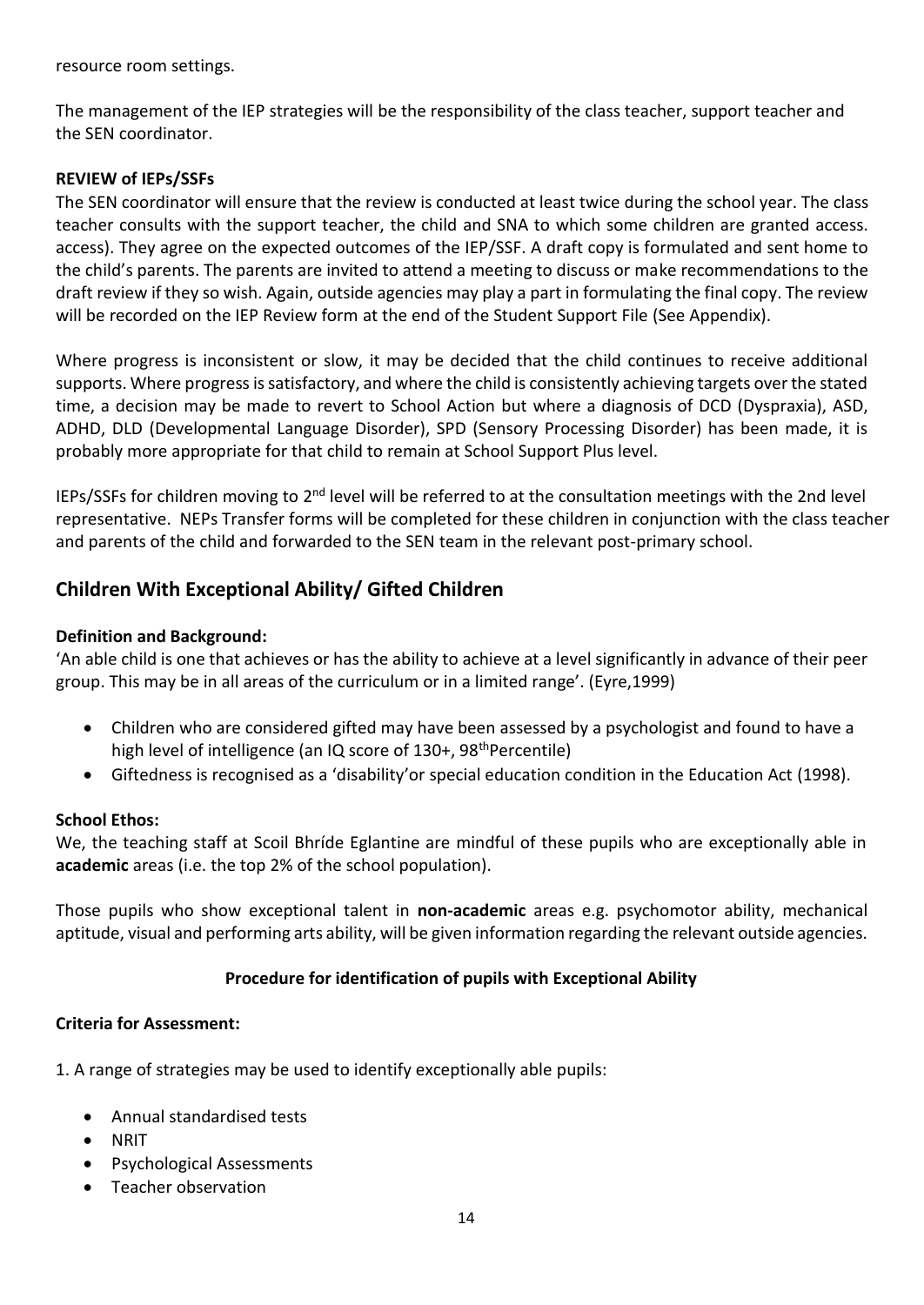- Parental requests
- Referral by other individuals, schools or organisations.

2. From first class onwards, pupils who score on or above the 98<sup>th</sup> percentile in the Drumcondra tests will then do the NRIT to gain a more definitive guide of their ability.

3. Where a teacher observes children displaying exceptional ability in a specific academic area, the parents will be referred to the UCC programme for Talented Youth. Every effort will be made to provide extra learning challenges for these pupils by encouraging independent project work, presentations to class and participation in National competitions. Where it is a non-academic area, the parent will be informed of outside agencies more suited to the development of the pupil's giftedness.

# **Catering for Pupils with Exceptional Ability:**

Pupils who meet the criteria for exceptionally able (IQof130+) will be catered for within the classroom through a differentiated programme of work **or** if deemed possible by the Principal may be offered extension classes on a withdrawal basis, subject to the approval of the pupil and their parents. These classes will form part of the SET provision **if** additional capacity is available outside of the existing caseload demands.

## **Responsibility and Management:**

1. The class teacher is responsible for differentiation within the classroom, including acquisition and distribution of teaching resources for differentiation.

2. The SET team will be responsible for the assessment stage of this process, organisation of extension classes if time and capacity are available within the team, and acquisition and distribution of information regarding referral and assessment by outside agencies.

3. The Principal will liaise with parents, SETs and class teachers throughout the process.

4. According to guidelines for professional development, costs will be paid by BoM to teaching staff who attend in-service training and courses about giftedness.

This element of our policy is subject to review following the issue of NCCA Guidelines or every 3 years as part of our overall SEN policy.

## **Complaints**

If parents have a complaint about the Special Educational provision made, then they should in the first instance make an appointment to speak to the SEN coordinator and then the principal.

The complaint will be investigated and dealt with as early as possible. If the matter is not resolved to the parents' satisfaction, then the matter proceeds to the B.O.M.

## **Monitoring and Reviewing**

Pupils' progress in relation to achieving their targets will be regularly and carefully monitored. This stage of the process is informed by effective measurement of baseline performance, including the use of criterion-referenced tests and other methods of assessment (for example, teacher-designed tests, checklists, samples of work, observation) that allow pupils to demonstrate their progress. This will lead to the establishment of specific targets to be achieved within a defined timeframe as outlined below.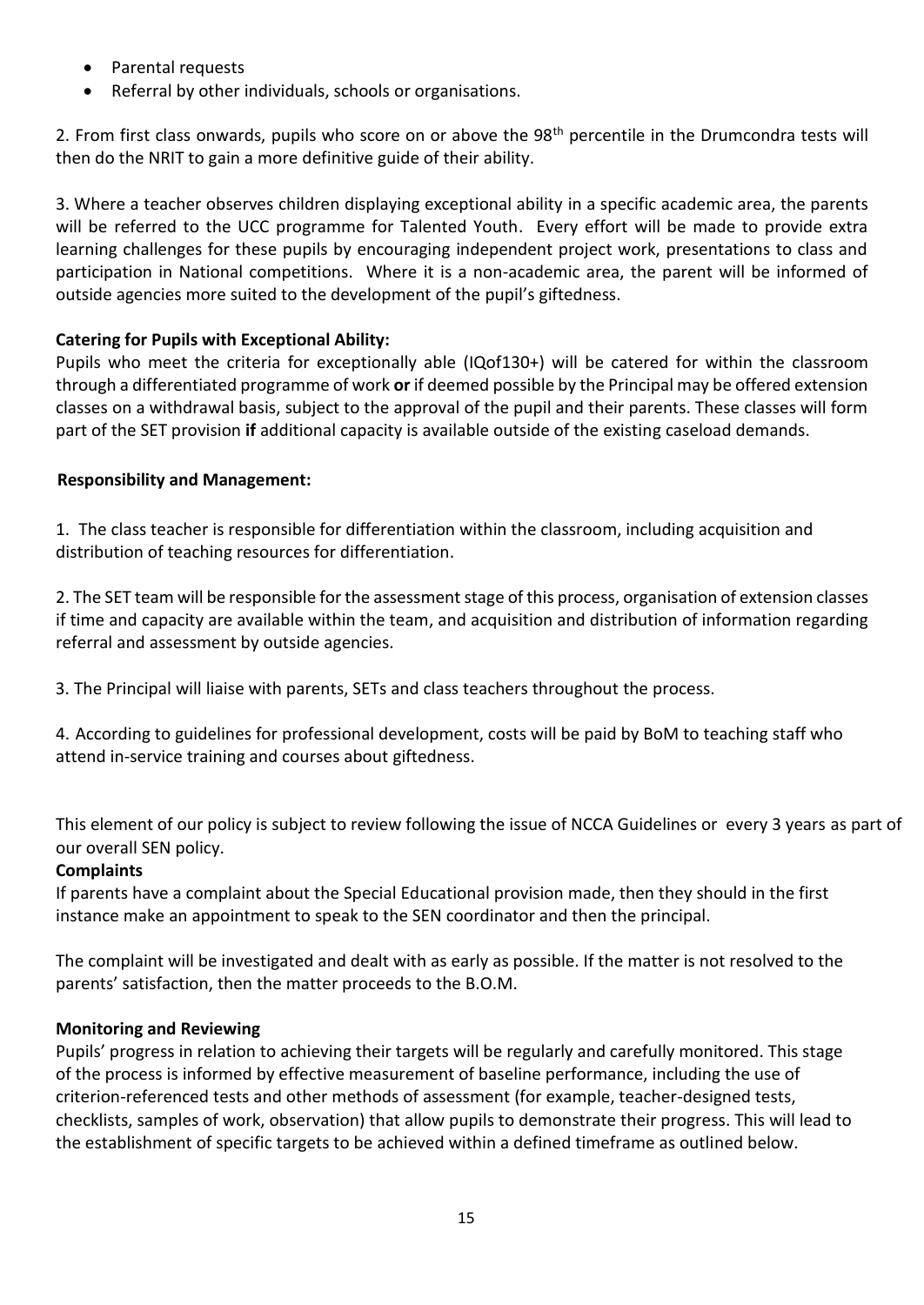

Monitoring outcomes is part of a dynamic process of identification, target-setting, intervention and review, which in turn should lead to adjustments in support plans. The Student Support File provides schools with a useful resource to support and record this process. It includes a Support Review Record to guide teachers when monitoring progress and reviewing outcomes with parents and pupils. Such monitoring of progress, and subsequent adaptation of support plans, are key drivers of effective practice.

In addition to monitoring outcomes at the individual level, it is also important to review outcomes at group, class and whole-school level. This review will include some of the following measures: attainment, communication, independence, attendance, social inclusion and well-being (for example, sense of belonging and connectedness to school) for pupils with special educational needs.

The BoM will ensure that SEN provision is an integral part of the school development plan and will evaluate the effectiveness and success of this policy by monitoring:

- the standards obtained by children with special needs
- the number of children at each of the three stages: Classroom Support, School Support and School Support Plus levels.
- The level and pattern of help (i.e. average time allocated and the balance of in-class and withdrawal support)
- Views of parents
- Visits from specialist teachers/outside professionals
- Staff views on in-service
- Children's views

This policy will be reviewed every three years.

signed *Rill Reidy* 

**Date 27/05/2021**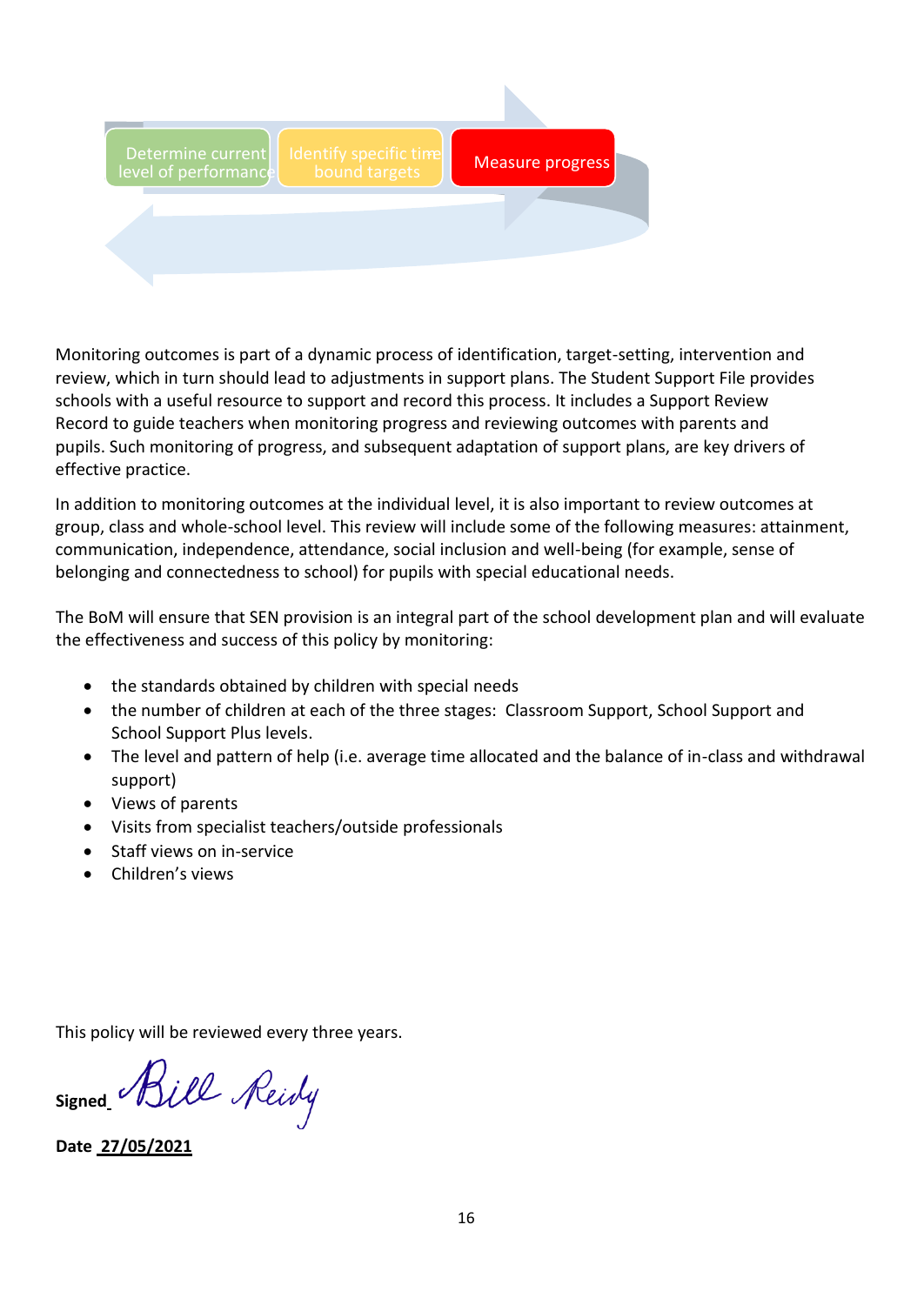#### **Appendix 1**





*Developing a student support plan is the outcome of a problem-solving process, involving school staff, parent(s)/ guardian(s) and the student. We start by identifying concern. We gather information, we put together a plan and we review it.*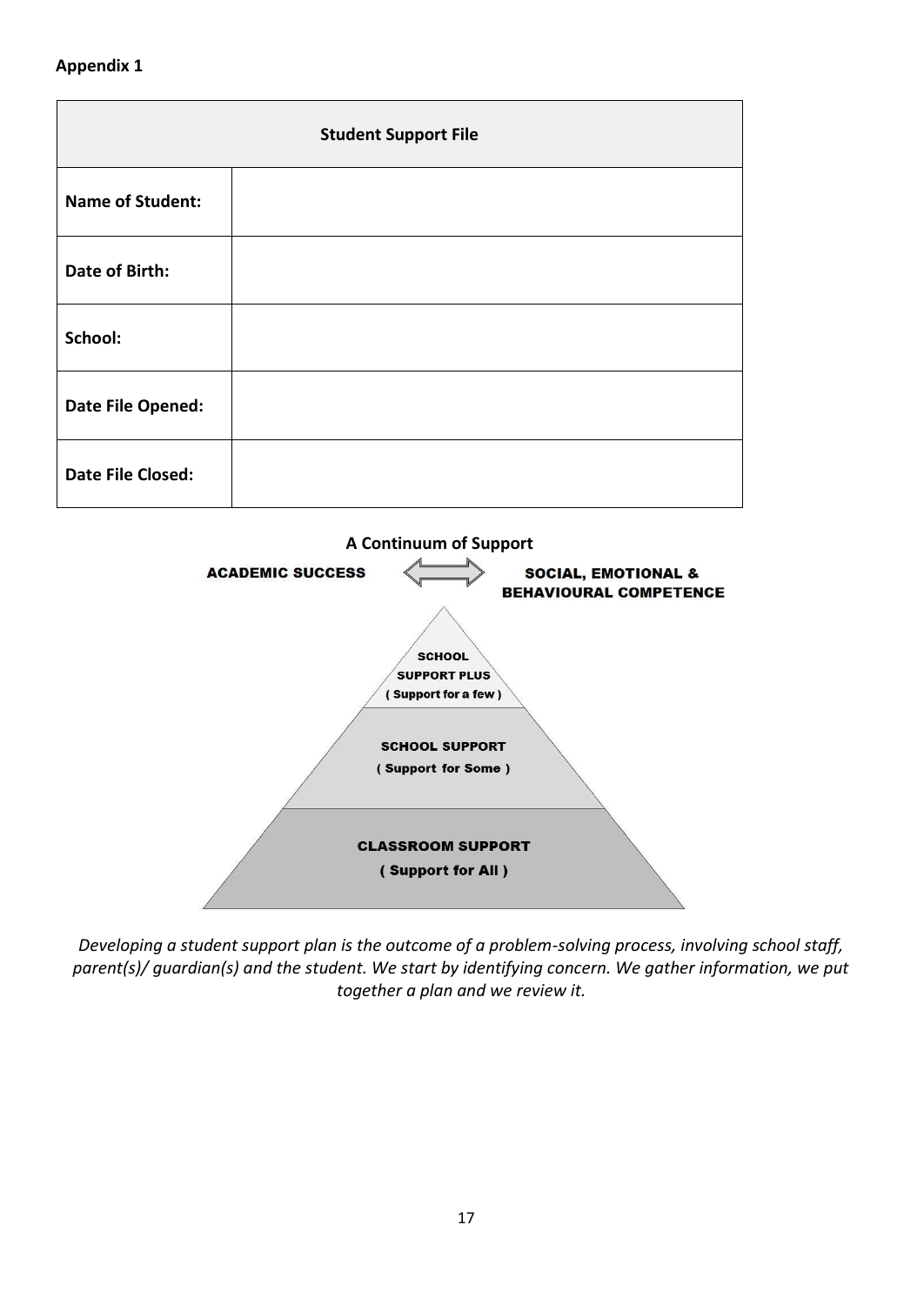# **Student Support File, Log of Actions**

| Date | <b>Actions</b> |
|------|----------------|
|      |                |
|      |                |
|      |                |
|      |                |
|      |                |
|      |                |
|      |                |
|      |                |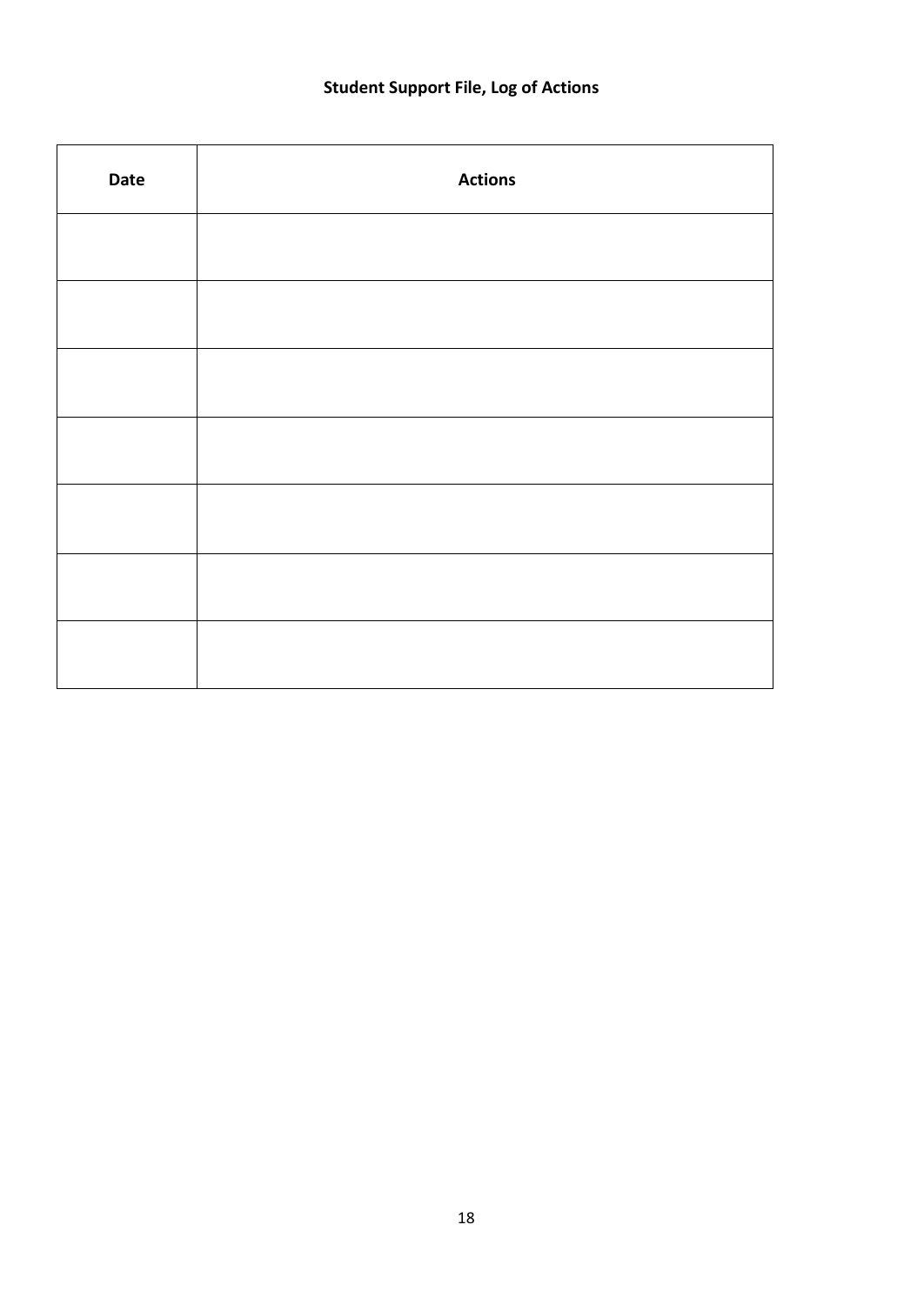**SUPPORT PLAN\*** *Classroom Support School Support (Support for SOME) School Support Plus (Support for A FEW)*

# **To be completed by the Teacher(s)**

For help, see *'SEN, A Continuum of Support - Guidelines for Teachers', BESD: A Continuum of Support – Guidelines .*

| <b>Student's Name:</b>                                     |  | Age:        |  |
|------------------------------------------------------------|--|-------------|--|
| <b>Lead Teacher:</b>                                       |  | Class/Year: |  |
| <b>Start Date of Plan:</b>                                 |  |             |  |
| <b>Review Date of</b><br>Plan:                             |  |             |  |
| <b>Student's Strengths and Interests:</b>                  |  |             |  |
| <b>Priority Concerns:</b>                                  |  |             |  |
| <b>Possible Reasons for Concerns:</b>                      |  |             |  |
| <b>Targets for the Student:</b>                            |  |             |  |
| <b>Strategies to help the Student Achieve the Targets:</b> |  |             |  |
| <b>Staff Involved and Resources Needed:</b>                |  |             |  |
| <b>Signature of Parent(s)/</b><br>Guardian(s):             |  |             |  |
| <b>Signature of Teacher:</b>                               |  |             |  |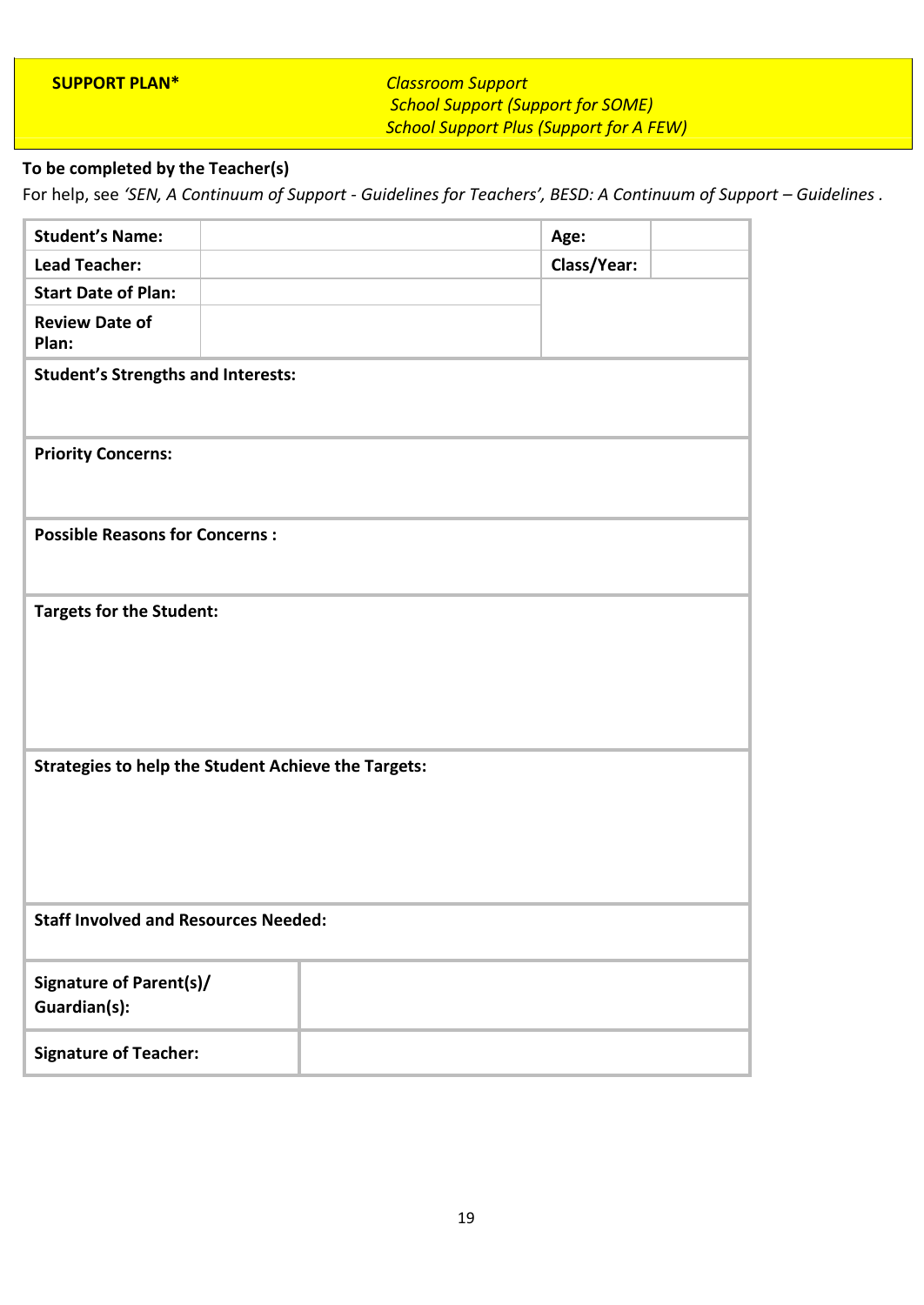**SUPPORT REVIEW RECORD\*** *Classroom Support*

*School Support (Support for SOME) School Support Plus (Support for A FEW)*

**To be completed by the teacher(s) as a review of the plan and as a guide for future actions.** For help, see *'SEN: A Continuum of Support - Guidelines for Teachers',.*

| <b>Student's Name:</b>                                                                                                                                        |                                                                                                                   |  |                 |                                                                                                                     | Class/<br>Year: |  |
|---------------------------------------------------------------------------------------------------------------------------------------------------------------|-------------------------------------------------------------------------------------------------------------------|--|-----------------|---------------------------------------------------------------------------------------------------------------------|-----------------|--|
| Names of those present at review:                                                                                                                             |                                                                                                                   |  | Date of Review: |                                                                                                                     |                 |  |
|                                                                                                                                                               | What areas of the plan have been most successful and why?                                                         |  |                 |                                                                                                                     |                 |  |
| Since the start of the plan, has anything changed in relation to the original concerns? If so,<br>what are these changes, and what have we learned from them? |                                                                                                                   |  |                 |                                                                                                                     |                 |  |
|                                                                                                                                                               | Have the student's needs changed since the start of the plan? If so, how?                                         |  |                 |                                                                                                                     |                 |  |
|                                                                                                                                                               | Recommended future actions - what, how, who, when?                                                                |  |                 |                                                                                                                     |                 |  |
|                                                                                                                                                               | Any comments from the student?                                                                                    |  |                 |                                                                                                                     |                 |  |
|                                                                                                                                                               | Any comments from the parent(s)/guardian(s)?                                                                      |  |                 |                                                                                                                     |                 |  |
|                                                                                                                                                               | Signature of parent(s)/ guardian(s):                                                                              |  |                 |                                                                                                                     |                 |  |
|                                                                                                                                                               | Signature of teacher(s):                                                                                          |  |                 |                                                                                                                     |                 |  |
|                                                                                                                                                               | Outcome of Review (tick as appropriate):                                                                          |  |                 |                                                                                                                     |                 |  |
|                                                                                                                                                               | Revert to previous level of support-<br>Support for All/ Classroom Support<br>OR Support for Some/ School Support |  |                 | Progress to next level of support-<br>Support for Some/ School Support OR<br>Support for a Few/ School Support Plus |                 |  |
|                                                                                                                                                               | Continue at Current Level of Support                                                                              |  |                 | Request consultation with other<br>professionals                                                                    |                 |  |

\*A consultation with a NEPS psychologist/ other professionals may contribute to this review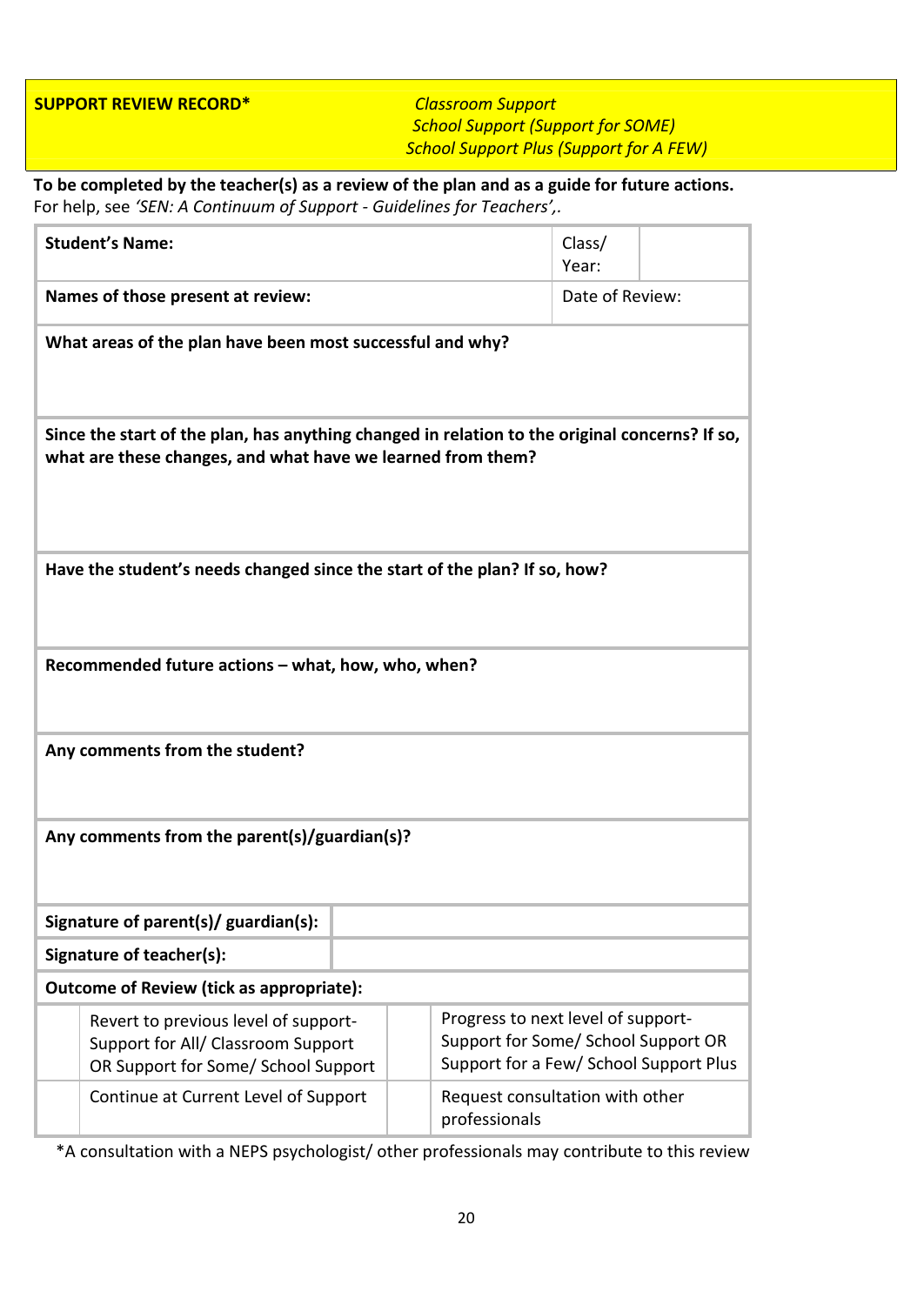#### **Appendix 2: Target-setting as part of the problem-solving-framework**



*accuracy*

*Sean will speak in a full sentence which includes a subject, verb*

**Targets are written as desired skills**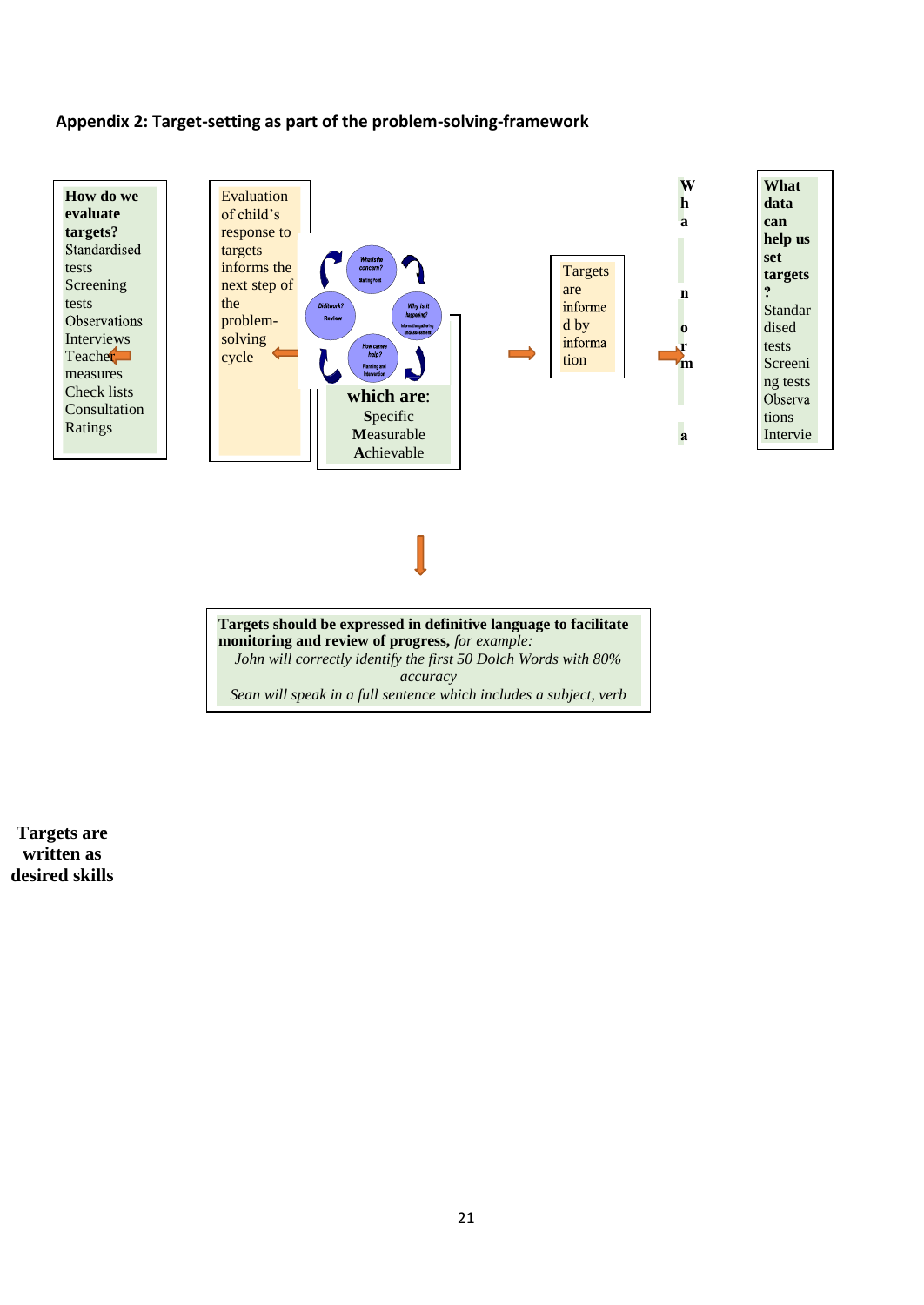# **Appendix 3:**

| <b>Support Checklist</b>                                                           |                         |                  |
|------------------------------------------------------------------------------------|-------------------------|------------------|
| Name:                                                                              | Age:                    | <b>Class:</b>    |
| <b>General Information:</b>                                                        | <b>Date</b><br>Checked: | <b>Comments:</b> |
| 1. Parent(s)/Guardian(s)<br>Consulted:                                             |                         |                  |
| 2. Information from previous<br>school/preschool gathered:                         |                         |                  |
| 3. Hearing:                                                                        |                         |                  |
| 4. Vision:                                                                         |                         |                  |
| 5. Medical Needs:                                                                  |                         |                  |
| 6. Basic Needs Checklist<br>Completed:                                             |                         |                  |
| 7. Assessment of learning-<br>screening:                                           |                         |                  |
| 8. Observation of learning<br>style/approach to learning:                          |                         |                  |
| 9. Observation of Behaviour:                                                       |                         |                  |
| 10. Interview with Pupil:                                                          |                         |                  |
| 11. Classroom work<br>differentiated?                                              |                         |                  |
| 12. Learning environment<br>adapted?                                               |                         |                  |
| 13. Yard/school environments<br>adapted?                                           |                         |                  |
| 14. Informal or formal<br>consultation/advice with<br>outside professionals?       |                         |                  |
| 15. Advice given by learning<br>support/resource teacher or<br>other school staff? |                         |                  |
| 16. Other interventions put in<br>place in school?                                 |                         |                  |
| <b>Action needed</b>                                                               |                         |                  |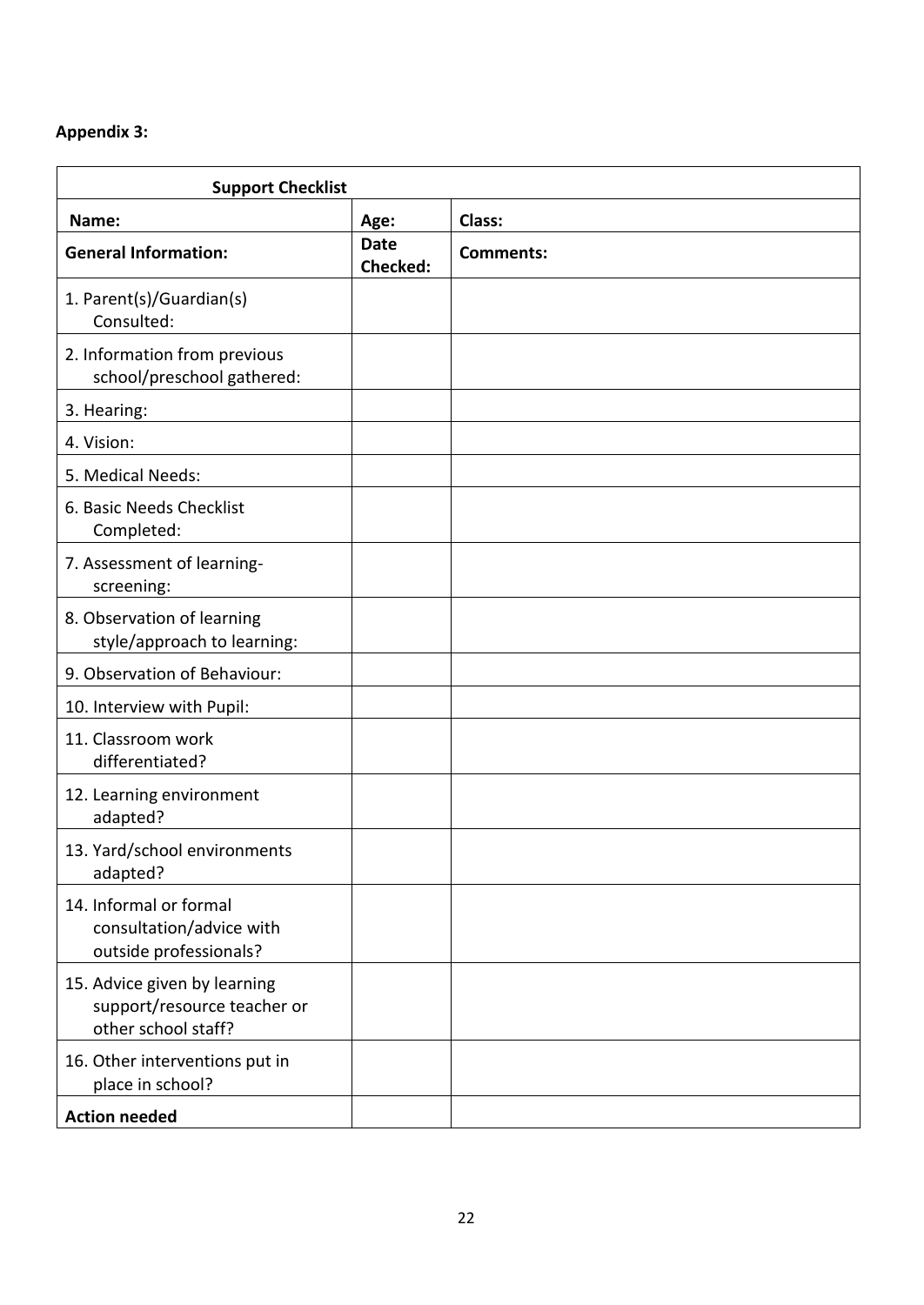#### **SUPPORT REVIEW RECORD\*** *Classroom Support*

*School Support (Support for SOME) School Support Plus (Support for A FEW)*

# **To be completed by the teacher(s) as a review of the plan and as a guide for future actions.**

For help, see *'SEN: A Continuum of Support - Guidelines for Teachers', 'BESD: A Continuum of Support – Guidelines for Teachers', 'A Continuum of Support for Post-Primary Schools', 'Resource pack for Teachers', 'Student Support Teams in Post-Primary Schools'.*

| Student's name                                                                                                                                                | Class/<br>Year |  |  |  |
|---------------------------------------------------------------------------------------------------------------------------------------------------------------|----------------|--|--|--|
| Names of those present at review                                                                                                                              | Date of Review |  |  |  |
| What areas of the plan have been most successful and why?                                                                                                     |                |  |  |  |
| Since the start of the plan, has anything changed in relation to the original concerns? If so,<br>what are these changes, and what have we learned from them? |                |  |  |  |
| Have the student's needs changed since the start of the plan, and if so how?                                                                                  |                |  |  |  |
| Recommended future actions - what, how, who, when?                                                                                                            |                |  |  |  |
| Any comments from the student?                                                                                                                                |                |  |  |  |
| Any comments from the parent(s)/guardian(s comment?                                                                                                           |                |  |  |  |
| Signature of parent(s)/ guardian(s)                                                                                                                           |                |  |  |  |
| Signature of teacher(s)                                                                                                                                       |                |  |  |  |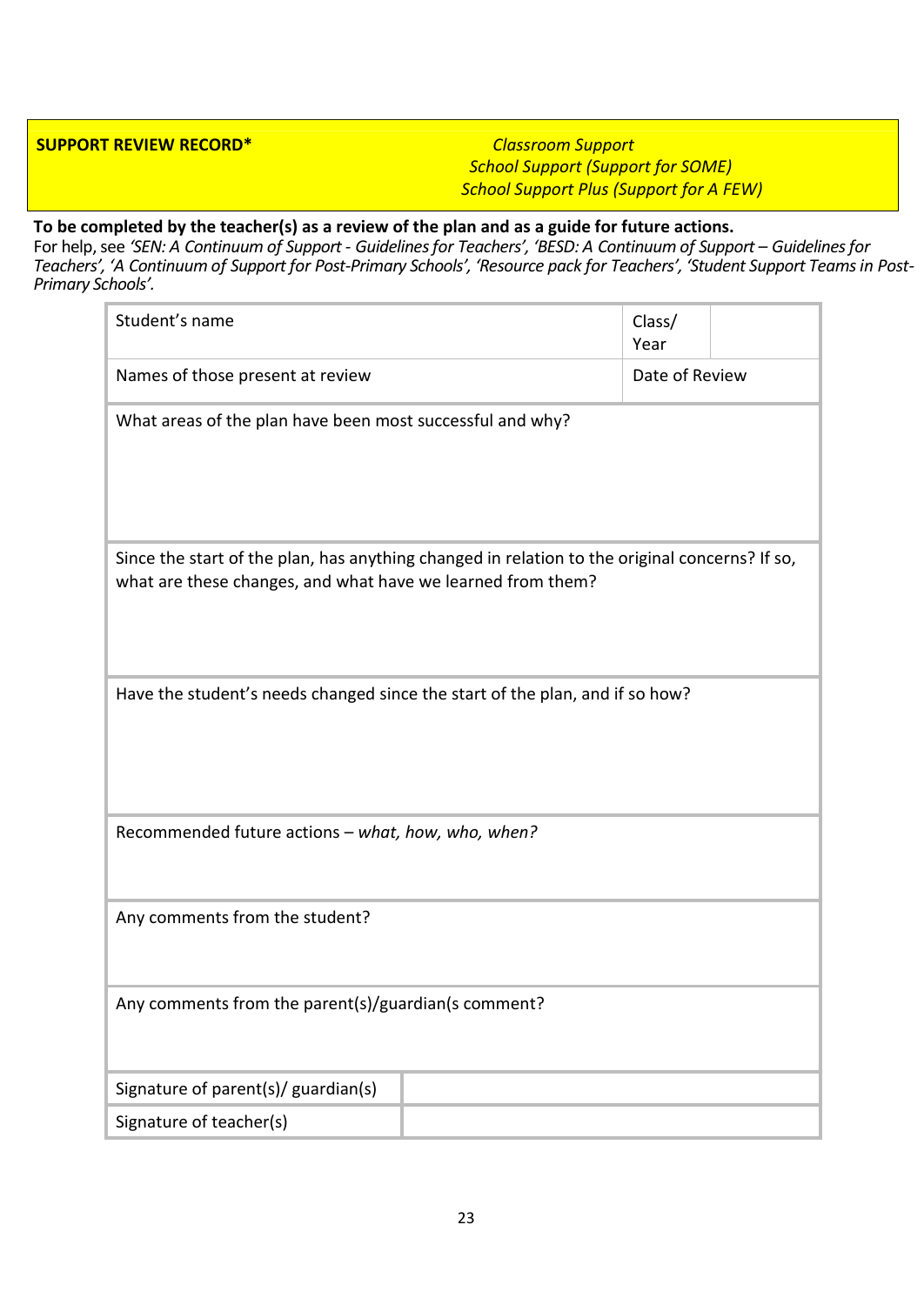| Outcome of review (tick as appropriate)                                                                           |                                                                                                                     |  |  |
|-------------------------------------------------------------------------------------------------------------------|---------------------------------------------------------------------------------------------------------------------|--|--|
| Revert to previous level of support-<br>Support for All/ Classroom Support<br>OR Support for Some/ School Support | Progress to next level of support-<br>Support for Some/ School Support OR<br>Support for a Few/ School Support Plus |  |  |
| Continue at Current Level of Support                                                                              | Request consultation with other<br>professionals                                                                    |  |  |

\*A consultation with a NEPS psychologist/ other professionals may contribute to this review.